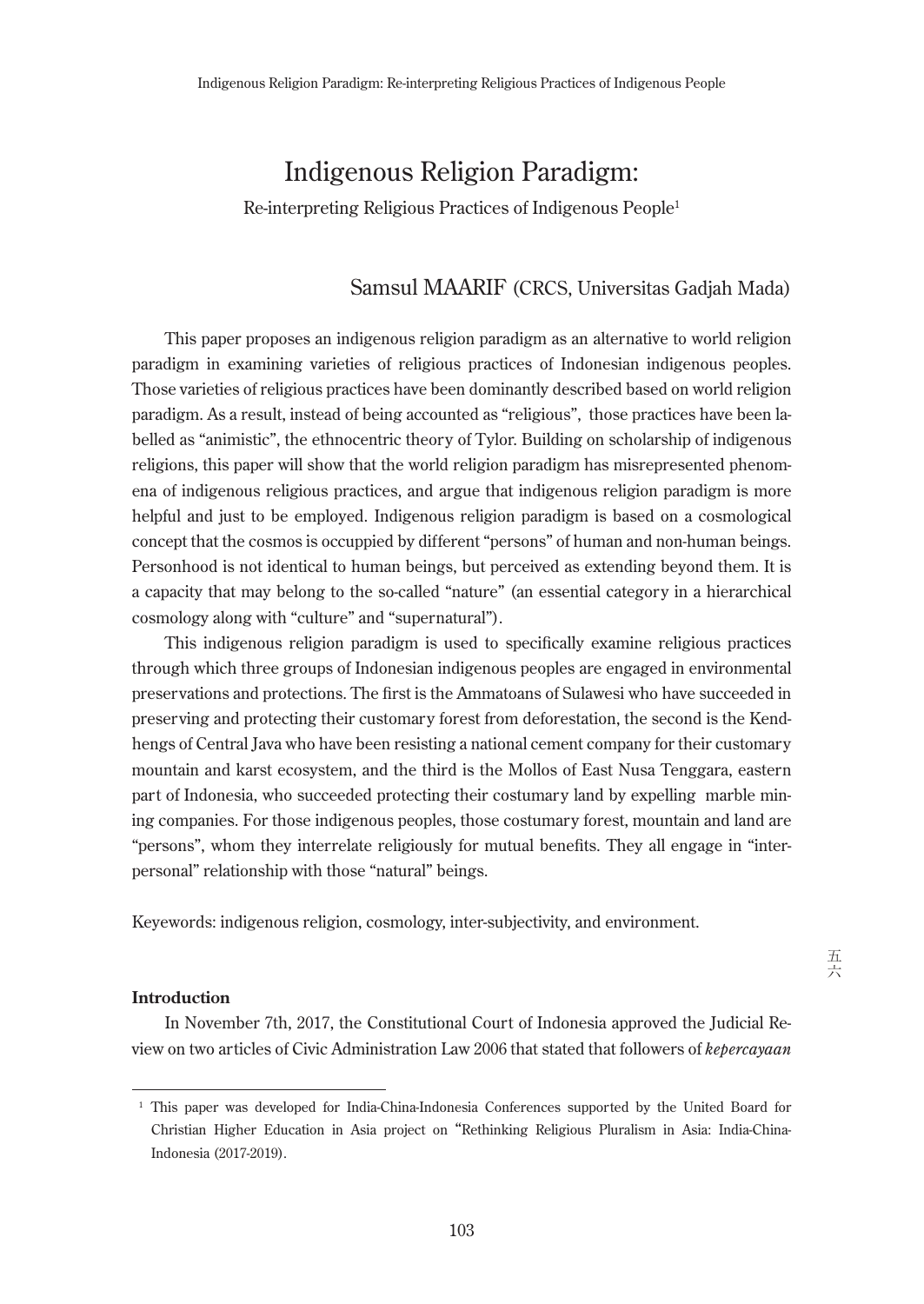(literally means belief, but refers to what in this paper is called indigenous religion) have to leave the colomn of religion in Family Card and ID Card blank. The Constitutional Court Decision states that *agama* (religion) and *kepercayaan* (belief) are two different categories, and both must be legally recognized by the state. The state must therefore guarantee the rights of both equally.

Until the Constitutional Court Decision, religions of indigenous people were not recognized. Followers of those religions were even forced to choose one of the six recognized religions (Islam, Protestantism, Catholicism, Hinduism, Buddhism, and Confucianism) in order to constitute their citizenship. Otherwise, their citizenship rights were ignored. Many had to convert to one of the six before registering their marriages, entering schools, applying jobs, and so forth. They were discriminated. Following up the Decision, in June 2018 the Ministry of Home Affairs issued a Circular Letter (*Surat Edaran*) that facilitates followers of *kepercayaan* to put their *kepercayaan* in their Family and ID Cards. They, as followers of *kepercayaan,* now may legally access state's facilities. They can have their own *kepercayaan* education, alternative to religious education they had to take before the Decision.

The current development shows progressive recognition of the state toward indigenous religions. Being categorized as *kepercayaan,* differentiated from, but equalized to *agama* (religion), the discourse of indigenous religions, however, still has more challenges to face. The most challenging issue is the category *kepercayaan* as non-religious. Such a challenge is due to the way religion has been studied.

Religions of indigenous peoples have been understood in ways that they do not qualify to be religion. Due to reification of religion, what was initially called religious (*religio*) in the first century has been disqualified since the term religion was taken over by Christianity (Smith, 1964). Religion became identical to Christianity, and the initial references of *religio* (religious) were labelled as paganistic, and practitioners were labelled as pagans, infidels, heathens and so forth. Due to European encounters with the rest, the idea of religion (the singular noun) transformed to religions (the plural noun). Christianity encountered other traditions similar to it, such as Hinduism, Buddhism, Islam, and others. Those, despite of spiteful debates among intellectuals, have come to qualify as religion. Their characteristics and attributes resembled Christianity's. They all even qualify as "world religion", a concept invented in the 19th century (Masuzawa, 2005). This concept has later become dominant paradigm in the study of religion, both in academia and in the public. This paradigm of world religion characterizes what may be included and excluded in the category religion. Religions of indigenous people fall into the category that does not qualify as religion. They are labelled as "animistic", the ethnocentrically influential theory of E. B. Tylor (1871). Since the 19th century, the world religion paradigm has been dominantly used in the study of religion. It is influential, but problematic, especially in the study of indigenous religions.

This article is a critical examination of world religion paradigm, including animism, as a hegemonic paradigm in the study of indigenous religions. It argues that it needs to be revisited for a just representation. It also offers and explores indigenous religion paradigm as an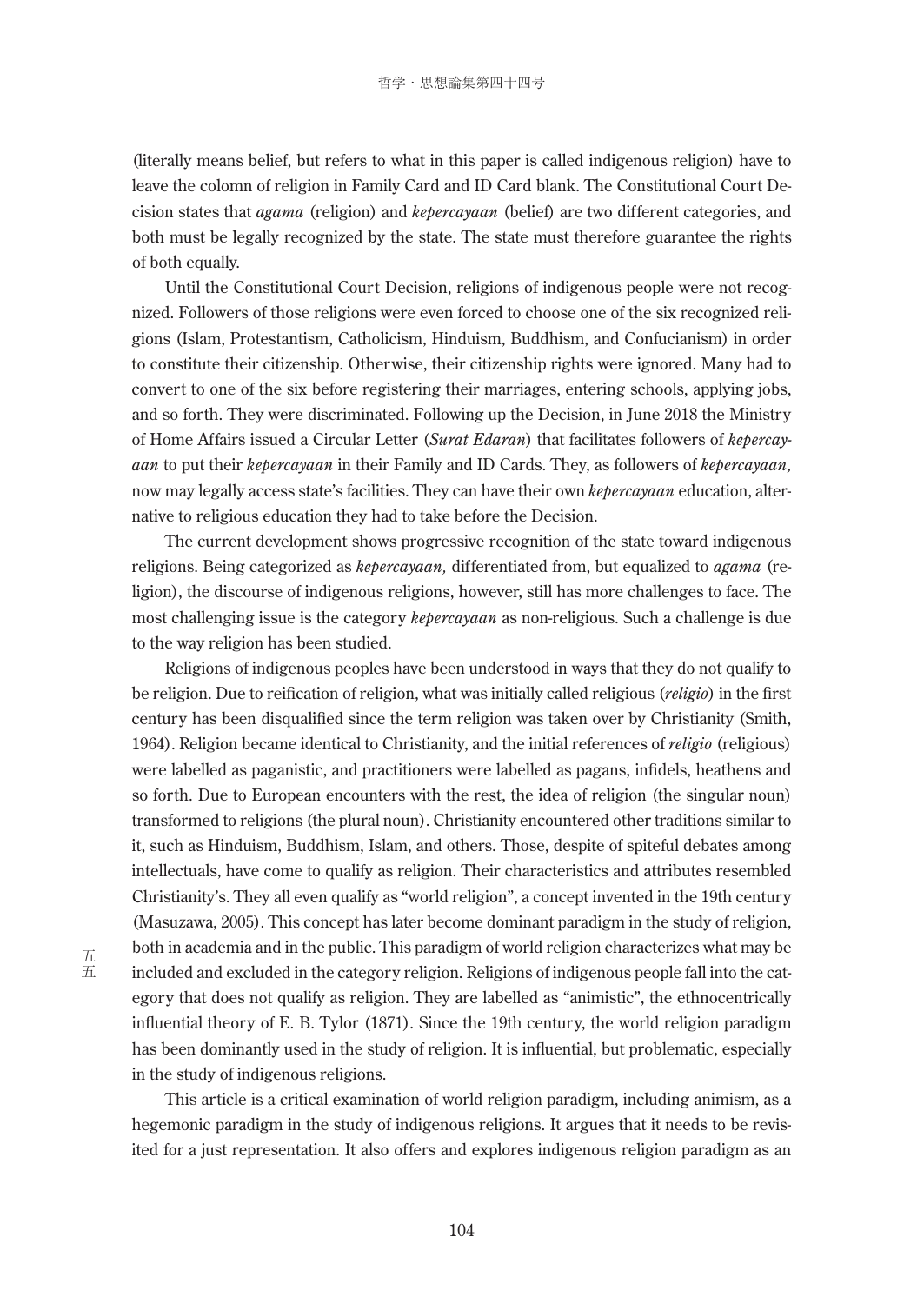alternative to world religion paradigm in examining varieties of religious practices of Indonesian indigenous peoples. Building insights from the scholarship of indigenous religions, this article argues that indigenous religion paradigm is necessary, more helpful and just to the study of religion, especially indigenous religions. In contrast to world religion paradigm that characterizes a cosmology as essentially hierarchical (the supernatural, culture, and nautre), indigenous religion paradigm is based on the concept of inter-subjective or inter-personal cosmology. This cosmology explains that the cosmos is occuppied by different "persons" of human and non-human beings. Personhood is not identical to human beings (commonly understood in world religion paradigm), but perceived as extending beyond them. It is a capacity that may belong to beings of the so-called "nature" (irrational to world religion paradgim).

Applying indigenous religion paradigm, this article, furthermore, examines religious practices in which three indigenous peoples of Indonesia are engaged in environmental preservations. The three indigenous peoples are first the Ammatoans of Sulawesi who have succeeded in preserving and protecting their customary forest from deforestation. The Ammatoans live in Kajang, Bulukumba, South Sulawesi. They are now legally recognized as *masyarakat adat* (indigenous people). Their legal status is based on two special regulations of the local government of Bulukumba: one is for recognition as *masyarakat adat* that constitutes them to live based on their own *adat* (culture/religion) system as well as their authorities to manage their own customary forest (2015), and the other is for empowerment and development of the Ammatoan community (2018). Those regulations were the outputs of a long advocacy by stakeholders, including civil society organizations, local and national.

The second is the Kendengs of Pati, Central Java. These people are popularly known as Samin, or followers of Saminism, ancestral values that govern balanced relationship between human and environment (Rohman, 2010). They live in the North Kendeng Mountain, a karst area. These people have a long history of resisting the state. In terms of religious affairs, most of them chose not to convert to one of the state's recognized religions for principle reasons. Claiming to be religious (for the sake of accessing the state's facilities), but not really believing in it, is hypocrite. They took the risks of not accessing the state's facilities for being loyal to their ancestral values, Saminism. Recently, they attracted both national and international publics for their movement against karst mining campanies in their area. In November 2016, they longmarched in about 150 kilometers from their village to the Governor Office of Central Java, protesting governor's permit letter for mining to companies. They also came and cemented their feet in front of the Presidential Palace, insisting the president to stop the mining.

The third is the Mollos of East Nusa Tenggara, eastern part of Indonesia. These people become well known though their famous female figure, Mama Aleta Baun, who won a Glodman Environmental Prize in 2013 for her leadership in 1995-2012 organizing her people, mainly women, to fight against marble mining companies in their area. For them, human beings and environment are united in ecosystem, both are inter-dependent, and may not be destroyed. Their movement succeeded protecting their land by expelling marble mining companies from their area.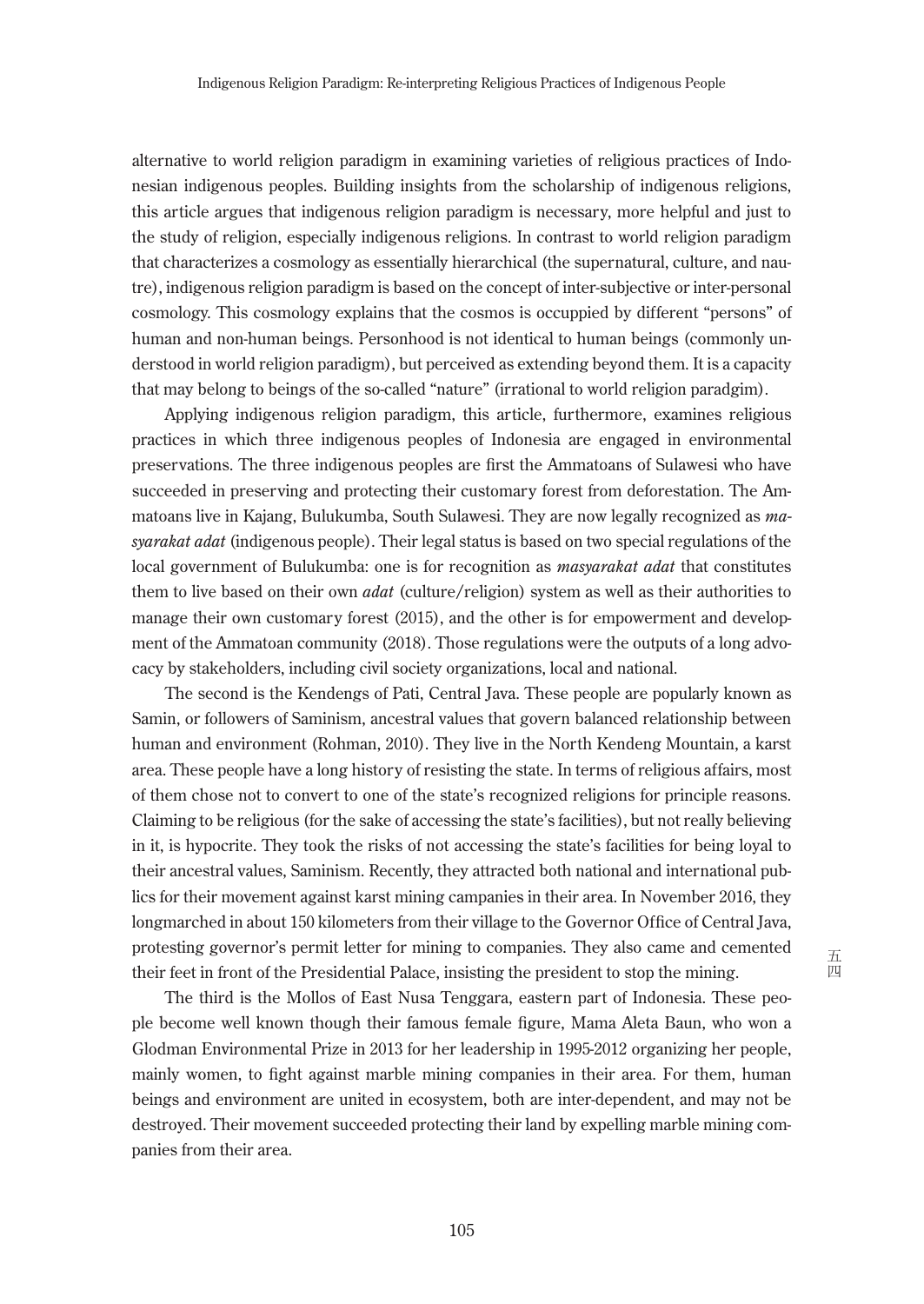For the three indigenous peoples, those costumary forest, mountain and land are "persons", whom they interrelate religiously for mutual benefits. They all engage in "inter-personal" relationship with those "natural" beings. These indigenous perspectives are crucial in indigenous religion paradigm.

# **Revisiting "***Agama***".**

Agama is the Indonesian word for religion. The way it was constructed is similar to the construction of religion in the West. Both were constructed and reified based on a dominant perspective: the world religion paradigm (Bell, 2006; Cotter & Robertson, 2016; Cox, 2007; Geaves, 2005; Masuzawa, 2005; Owen, 2011; Richard, 2014). If Christianity is the prototype for religion in the West, it is Islam for agama in Indonesia (Maarif 2017a). Both religion and *agama* are defined and standardized. Definitions of religion/*agama* standardize what may (and may not) be categorized as religion and *agama*. Those resembling the prototyped religion/*agama*, but not fully fulfilling the required standards are excluded, and may not enjoy the status of being recognized as religion.

Before the Indonesian independence, the word *agama* was similar to *religio* of the first century (Smith 1964). *Agama* referred to practices of Islam, Christian, Hindu, Buddhist, and indigenous traditions (*adat*). After the independence, as it is specified in the Indonesian constitution, *agama* was reified. Initially (since the post-colonial), *agama* was identical to Islam. It was only Islam that was categorized as *agama,* and then Protestantism and Catholicism. Even though Hinduism and Buddhism were the "initial owner" of *agama,* given the fact that the word was Sanskrit of India, it took them several years to adjust to the reified *agama.* They were not recognized as *agama* until in 1959. Confucianism made its way to become *agama* in 1965, but two years later was banned, and then get recognized again in 2001.

*Agama* was reified as a concrete noun that has specific elements: doctrine of one God, a prophet, a holy book, institution, and internationally embraced. Since 2001, there are only six that qualify as *agama:* Islam, Protenstantism, Catholicism, Hinduism, Buddhism, and Confucianism. No indigenous religion is recognized. It did not take long for the post colonial state to decide that indigneous religions may not be admitted as *agama*. In fact, soon after the state established the department of religion (January 1946, several months after the independence), the first state's policy was to disqualify indigenous religions: they were not religious (Maarif 2017b), and so may not be administered under the department of religion, or the citizenship rights of their followers may not be granted based on their indigenous religions.

It is worth noting that the political policy of the post colonial state perpetuated, or reaffirmed colonial policies. In the early 20th century, the Dutch colonial issued a policy separating Islam and adat. Political reasons behind the policy was to respond rebellions of militant Muslims. Based on the advise of Christian Snouck Horgronje who studied Islam in Saudi Arabia, Islam that had embedded with local adat should be distinguished and separated from adat. Islam was defined as referring to scriptures: the Qur'an and the hadith (Muhammad's words and deeds), and beyond that was adat. The imams were differentiated from adat leaders, and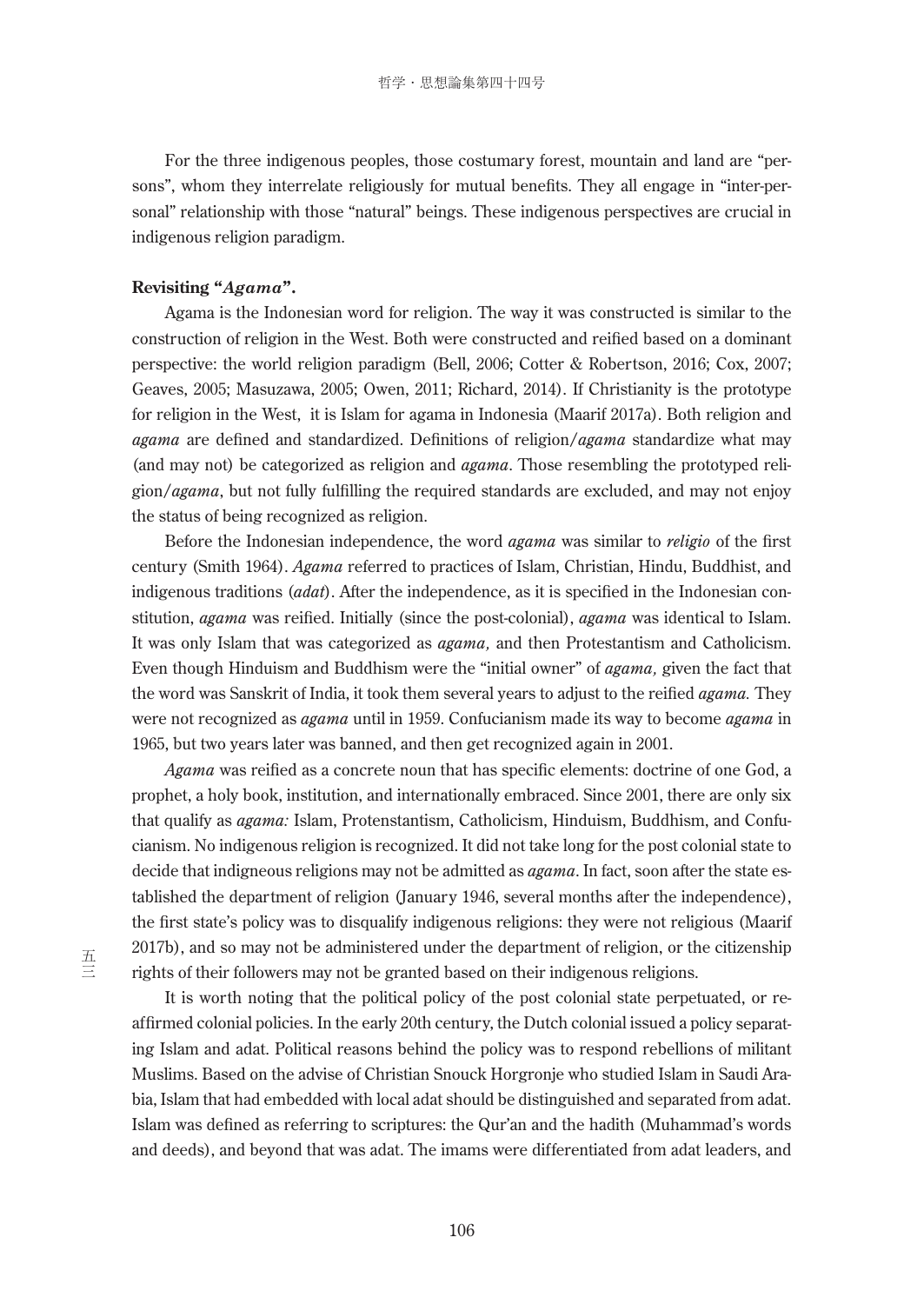they both held different authorities. Islam was viewed as religion, and adat was viewed as tradition or custom. Muslims who practiced Islam for piety were guaranteed with freedom, but those who oriented to politics were pressured. Muslim militants were the enemy of and monitored by the colonial government. Adat separated from Islam on the other hand was revitalized and modernized. The colonial government even took adat leaders as their allies.

The policy was actually not the initial historical account that separated Islam/religion from adat. In the early 19th century, the Padri War of Sumatra was between a reform Muslim group inspired by Wahhabism and the adat holders happening to be Muslim, too. The reform Muslim group upheld Islamic law against *adat* or customary law. This war signified the tension between Islam (religion) and *adat* (indigenous custom/tradition) (De Miramon, 2016; Dobbin, 2016).

In addition, Dutch scholars had intorduced animism as a concept for explaining indigenous traditions (*adat*) (Kruyt, 1906; Kruyt, 1915). *Adat* was labelled as primitive practices. It resembled religious elements, but not fully fulfilling requirements to be a religion. It was animistic, psuedo-religion. Being animistic, *adat* was not only distinguishable from Islam/ religion, it was also subject for change to be modernized. *Adat* which includes set of values and practices, law, moral, arts, and so on, as a result, may not be treated as religion. The colonial scholars' accounts were of course adopted from the European scholarship. Animism introduced in the 18th century by E. B. Tylor was influential, introduced and popularized in Indonesia. The scholarship account was used by the colonial government, as already explained.

The colonial legacy was preserved by the Indonesian state by legitimating *agama*, different from *adat. Agama* was defined and used to distinguish or divide the people, the citizens: religious and non-religious people. Religious people are whose religions qualifying the state's standards, and non-religious people are whose religions were not fulfilling the requirements. They included indigenous religions (*adat*).

The state's standards and requirements of being religious had resulted in discrimination against followers of indigenous religions throughout the history of post colonial Indonesia. Those followers were forced to convert and affiliate to one of the recognized religions. Otherwise, they would not access and enjoy their citizenship rights or any of the state's facilities. Many chose to convert, but the rest remained with their belief/religion, and so their citizenship rights to have a belief were ignored. Their marriages may not be registered, their children may not be given birth certificates, and so could not enter any schools, and no official jobs may be accessed. These were cases or problems followers of indigenous religions were experiencing during the New Order, especially during the period of 1978-1998, in which the state invented a new policy that included religion as citizen identity in ID cards, and required all citizens to choose one of the recocgized religions (Maarif, 2017b).

Since 2000, the discourse of indigenous religions changed. It became part of the discourse of human rights, the strongest concern of the people since at the start of Reformation era. Followers of indigenous religions were positioned as victims of human right violations under the name of religion. In 2006, the Civic Administration Law No. 23/2006 was issued.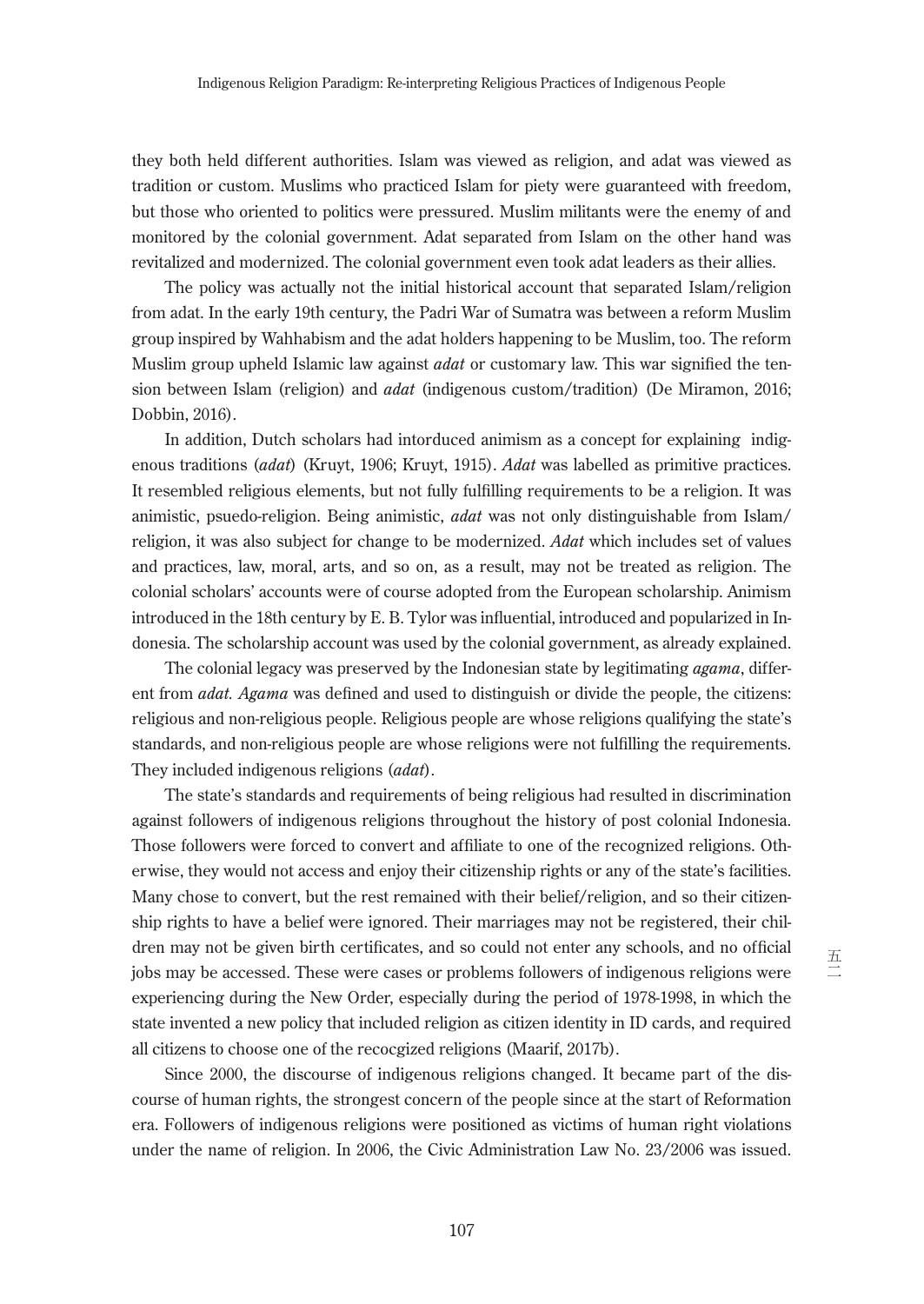The law regulates that those whose religions are not yet admitted (by the state) and indigenous religions may leave the column of religion in their ID cards blank. The law was revised in 2013, but the substance with regard to indigenous religions remained essentially the same. Leaving the column of religion blank meant that followers of indigenous religions no longer had to choose any of the recognized religions, but publically stigmatized as having no religion. Having no religion was publicly speaking equal to dehumanized atheists or communists. As a result, rather than liberating followers of indigenous religions from discrimination and pressures, the law perpetuated stigmas of being irreligious or even anti-religion, and so socially illegal citizen. As a response, followers of indigenous religions advocated by NGOs brought the law to the Supreme Court for judicial review in the end of 2016. It took for about one year, and in November 2017, the judicial review was finally approved by the Constitutional Court. The Constitutional Court fully accepted the judicial review, and stated that followers of indigenous religions have their rights to register and put their indigenous religions in the column of religion of their ID cards. The Constitutional Court's decision obligates the state to guarantee freedom and facilitate services for followers of indigenous religions.

This new development does not yet fully guarantee the recognition of indigenous religions. In public, resistance against the Constitutional Court decision is still strong. The status of indigenous religions is still mostly stigmatized as "psudo-religion". Such a stigma has been partly due to misrepresentation by academia. In academia, especially in religious studies, world religion paradigm that favors the dominant religion has been hegemonic. Indonesia is not unique on this issue. It is common in religious studies of the globe. What follows is to examine this issue: world religion paradigm vs. indigenous religion paradigm.

#### **Investigating Two Paradigms: "World" and "Indigenous" Religion Paradigm.**

Discourses of indigenous religions in Indonesia, like in other parts of the world, have been about pressures to comply with "world religions" (Smith, 1998: 269). Followers of indigenous religions had to learn how to articulate their religiosities in ways that they comply with the prototyped (world) religions (Islam in Indonesia, Christianity in the West) (Picard and Madinier 2011: 2). The notion of "world religion" has been pervasively influential both in academia and public, even to followers of indigenous religions (Picard and Madinier 2011: 2). When asked about their religions, most followers of indigenous religions for instance would reply, "just like Islam (or Christianity, Hinduism, Buddhism, and so forth)." They could articulate doctrines of divinity and explain elements essential in world religions. They have learnt the dominant discourse of religion/agama, the way it has been reified in academia (Smith 1964) and freezed through the politics of religion/agama (Maarif, 2017b).

During one-year fieldwork (March 2009-February 2010), I came to realize the significant difference of information I collected between my first three months and the rest. For the first three months, I received information of what I later categorize as influenced by world religion paradigm. My informants seemed to appropriate world religion paradigm to articulate their explanations. At the fourth month and on, however, my informants re-articulated their expla-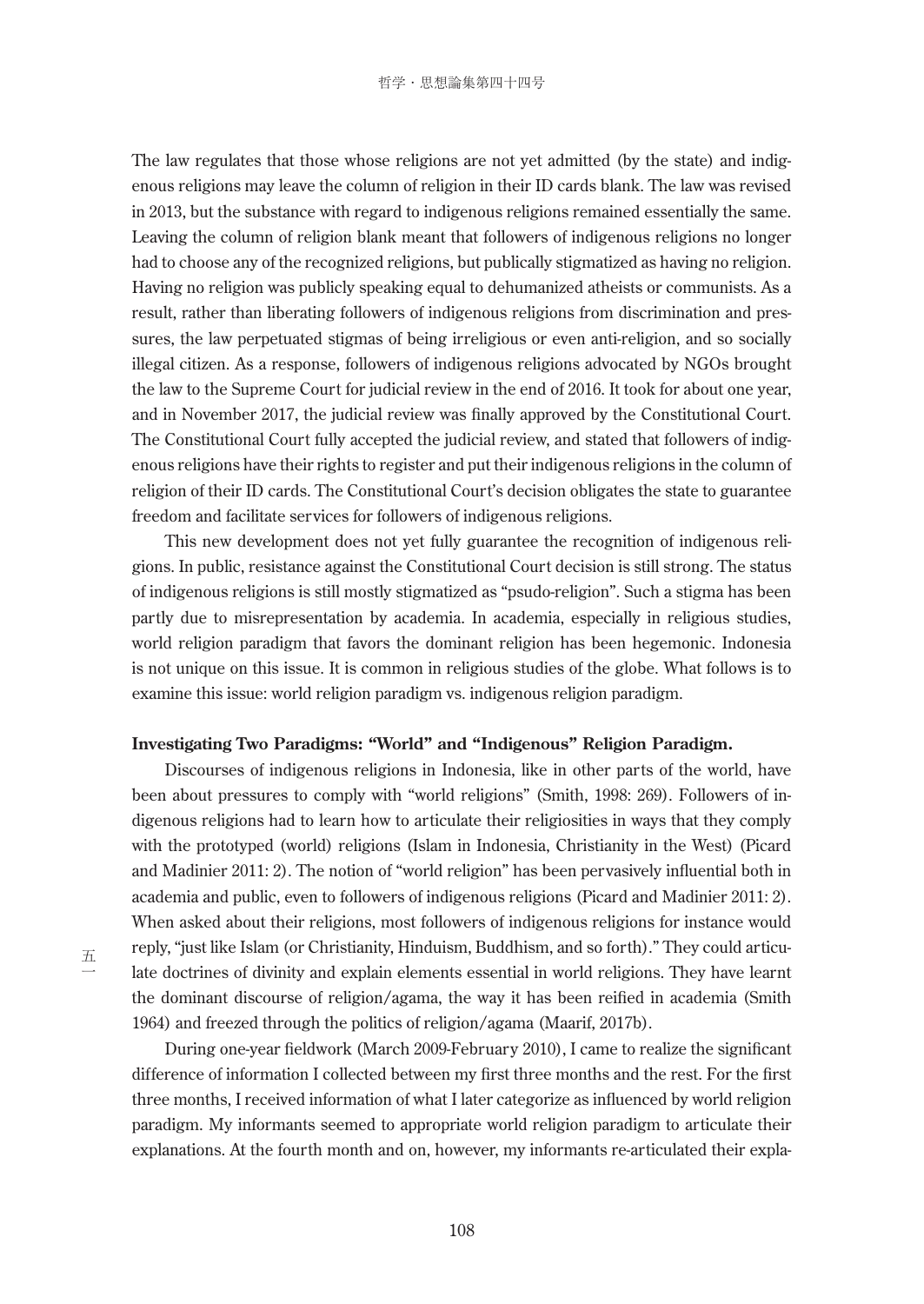nations of what I later call "indigenous religion paradigm". Such fieldwork experinces have been re-confrimed by several encounters with followers of indigenous religions in Indonesia. I noticed those articulation of informants through the fieldwork that after they established trust, they shared their "indigenous" perspective.

Based on fieldwork experiences, I observed that asking questions about sacredness, supernatural, divine, or other elements of religion essentialized in the world religion paradigm, would lead to representing indigenous religions under the lenses of world religions. It would lead to misunderstand indigenous peoples' ways of understanding about their religious ideas and practices. This is the concern of Smith (1964) by which he insists to replace religion with commulative tradition. For that reason, I follow the suggestion of Kenneth Morrison that religiosities should be understood through the ways people under research think about their world, suitable to their worldview, an understanding of socio-cultural order that highlights ways of understanding reality (Morrison 2000: 24).

Quoted by Irving Hallowell (1960: 19), Robert Redfield explains 'wordview' as a way members of a community view the world in relation to themselves, their existences, and a way the members view themselves, their existences, in relation to all else. It is the picture of properties and characters by which members of a community base and orient their actions. Worldview is a set of ideas that explains three related ontological questions: the self, other selves and relation of the self to all others else (Redfield 1952: 30).

Who is the self? This ontological question is related to the human self: who am I, where do I come from, and how do I live in this world? **Who are the other selves?** in addition to the self**,** whoelse the self knows? Soon the self understands about him/herself, s/he comes to ask, know, undertand and recognize "others" exisiting in this world in addition to him/herself: others that have specific behaviours, positions and functions in relation to his/herself in this world. **How does the self relate to other selves?** the way the self comes to know other selves is through relationship. However the self relates (engages in relationship) to other selves would determine functions and positions of the self and otherselves in their relaitonship, as both living in this world. These are the basic ontological questions for a cosmology.

Those ontological questions help to investigate worldviews of peoples whose religions are studied. They also help to investigate and conceptualize paradigms applicable in examining religious phenomena. At this point, those questions even help to compare two paradigms: World religion paradigm and indigenous religion paradigm. As shall be elaborated, the world religion paradigm is characterized with "subject-object" cosmology, meanwhile the indigenous religious paradigm is characterized with "subject-subject" cosmology.

## **World Religion Paradigm**

In world religion paradigm, the cosmological system, which is based on western monotheistic ontology, orders a hierarchical dissimilarity among categories of being: divinity, humanity and nature. The world or the cosmos is occupied by the three categories of being, or in other words, the cosmos consists of three domains: the supernatural/divinity, culture/human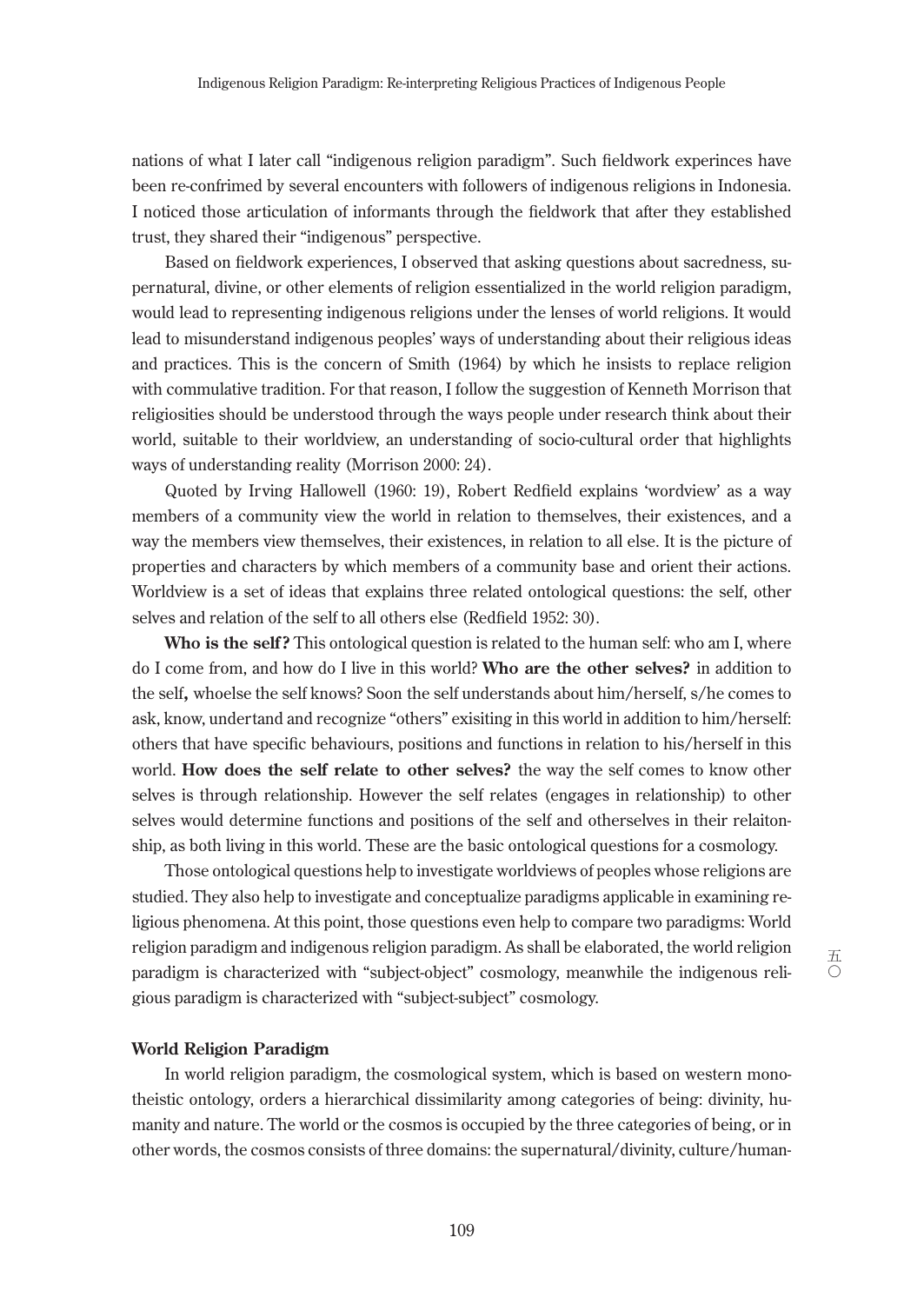ity and nature. The relaitonship of the three are essentially hierarchical. The supernatural/ divine is essentially more powerful than the culture/human, and the culture is essentially more powerful than the nature. This may then be characterized as "hierarchical cosmology" that, although ethnocentrically based, has been applied universally (see Morrison 2000; 25).

The supernatural is the domain of spirits or any invisible beings that are mostly glossed with the supernatural, including gods or God. These (invisible) beings are believed to be essentially more powerful than human beings who are in the domain of culture. Meanwhile, nature is always under culture. It is the domain of "natural" beings such as forest, lands, mountains, animals, and so forth that are always less powerful than human beings. The position of nature is under that of culture.

In terms of relationship, those essential positions determine kinds of relationship of the three. When human (culture) relates to God (the supernatural) who is essentially more powerful, the kind of relationship is "worship". Human beings must *worship* God for purposes of their well-beings in this world. In relation to nature, human beings need to preserve, protect or even exploit it in order to fulfill humans' interests. Natural beings may only be meaningful if they could serve humans' interests. They have no (subjective) capacity, but being exploited by human beings. They are *object* as opposed to *subject*, the capacity of human beings. The kind of relation between human and natural beings is preservation or exploitation for humans' interests.

Ontologically ordered in the highest level of the cosmos, the supernatural/divinity is not only percieved as the most powerful, but also the most essential cosmic element. In the world religion paradigm, this cosmic element is essential to religion. Something to be religious must articulate about it. It must be sophisticatedly, systematically, and rationally articulated to demonstrate its essential existence and roles. It must be unique and different from anything else: wholly different from others (Otto, 1958). It must be *sui generis,* sacred, totally different from anyhing profane (Eliade, 1968). The articulation is prescriptive and normative, doctrinal and scriptural. The more it is systematically and rationally articulated, the more it is religious. Otherwise, it is less religious, or even claimed to be irreligious. Explanations of the cosmic beings are also used to evaluate and justify a religion to be either "true" or "false" (Picard and Madinier 2011: 1).

四 九

The supernatural/divinity as the essential element of religion was appropriated by early Christian theologians. They uprooted religion from its "indigenous" perspective originating in the Roman notion of religio (Picard, 2011: 1, quoting Sachot 2007). The Christian theologians counterposed Christianity as the true religion to indigenous practices, rejected as a set of false beliefs. The distinction between true and false religions marks a shift characterized by a scriptural turn, a substitution of text for ritual, orthodoxy (allegiance to a normative doctrine) for orthopraxy (respect for ancestors) (Picard and Madinier 2011: 1, quoting Assmann 2003). The category 'religion' is loaded with Christian theology, as well as western modernity, and then universalized (Picard and Madinier 2011: 1-2; Fitzgerald 2003). The essentialization of the supernatural/divinity is the foundation of the world religion paradigm.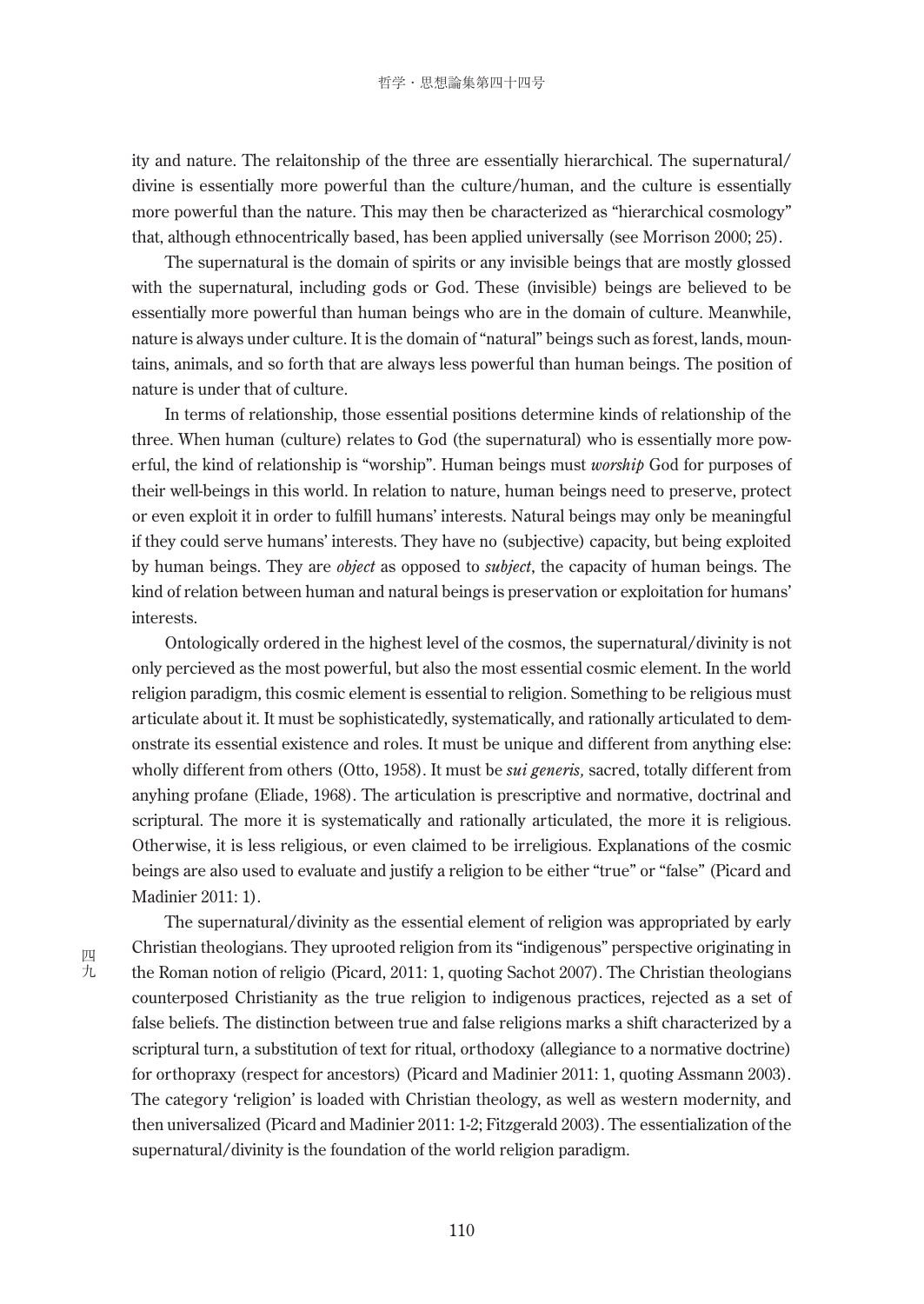Furthermore, the other two categories of being, culture/humanity and nature, are seen as below of the supernatural. Human is dependent on the omni-powerful supernatural. Humans (and the nature) are to 'worship' God. Humans' relations to divinity/God are therefore characterized as "worship" relationship. Human biengs (must) worship God. God determines all fates of humans as well as all creatures created by God that include every thing glossed in the nature. The necessity to worship God is based on scripturally articulated doctrines of the supernatural/divinity, as already explained above.

If culture/humanity is cosmologically positioned below the supernatural/divinity and so less powerful than the supernatural, it is higher and more powerful than the nature in the world religion paradigm. Human beings possess capabilities of thinking and culturing, whereas the nature does not. Human being in world religion paradigm is *subject,* and the nature is seen to be *object*. The relationship of the two is therefore "subject-object" in character.

#### **Animism: Upholding World Religion Paradigm**

The subject-object relationship is argueably based on the positivistic spiritual/materialist dichotomy of 19th century respresentation, but still influential up to the present time as essentialized in the world religion paradigm. This world religion paradigm has been the dominant paradigm perpetually used to explain all kinds of religious phenomena, including the religions of indigenous peoples. Theories offered to those religions were commonly based on the assumption that primitive people belonging to those religions were at static phase of development in history. Those theories included fetishism, totemism, shamanisme, anthromorphism, animism, magic, spirit worships, and so forth. Later, those theories were all glossed under the theory of animism as popularized by E. B. Tylor. Compared with other theories, animism has been the most influential up to the present time (Smith 1998, 277).

Tylor, in his attempt to convince that Christianity of modern people originates or develops from religions of the primitive people, defined religion as a belief in spiritual beings. He claimed that animism embodies the very essence of spiritualism. Such a belief he theorized as animism was common among the primitive people, or lower races in his ethnocentric judgment. Arguing against his predecessors, Tylor theorized that animism is the origin of religion (Tylor 1871, 425). He furthermore explained that animism consists of two dogmas. The first concerns with souls of individual creatures that continue to exist after death of the body, and second concerns with spirits, including powerful deities that control the world and human's life of now and after death (Tylor 1871, 426). Such animistic doctrines result in active worships. Tylor explicated that the belief (in souls and spirits) is the theory, and worship (spirits) is practice of animism (Tylor 1871, 427). For this point, animism is similar to Chriastinity, but Tylor clarified that for moral element, it is the most vital in higher nations or for modern people, but the very less represented in animistic cultures (Tylor 1871, 427). He then stated, animism is based on theological systems devised by human reason, without revelation or supernatural aid, as it is the case of Christianity. Animism is a natural religion. He also emphasized that his research on animism through which ideas and rites/worhsips of animism and Christianity are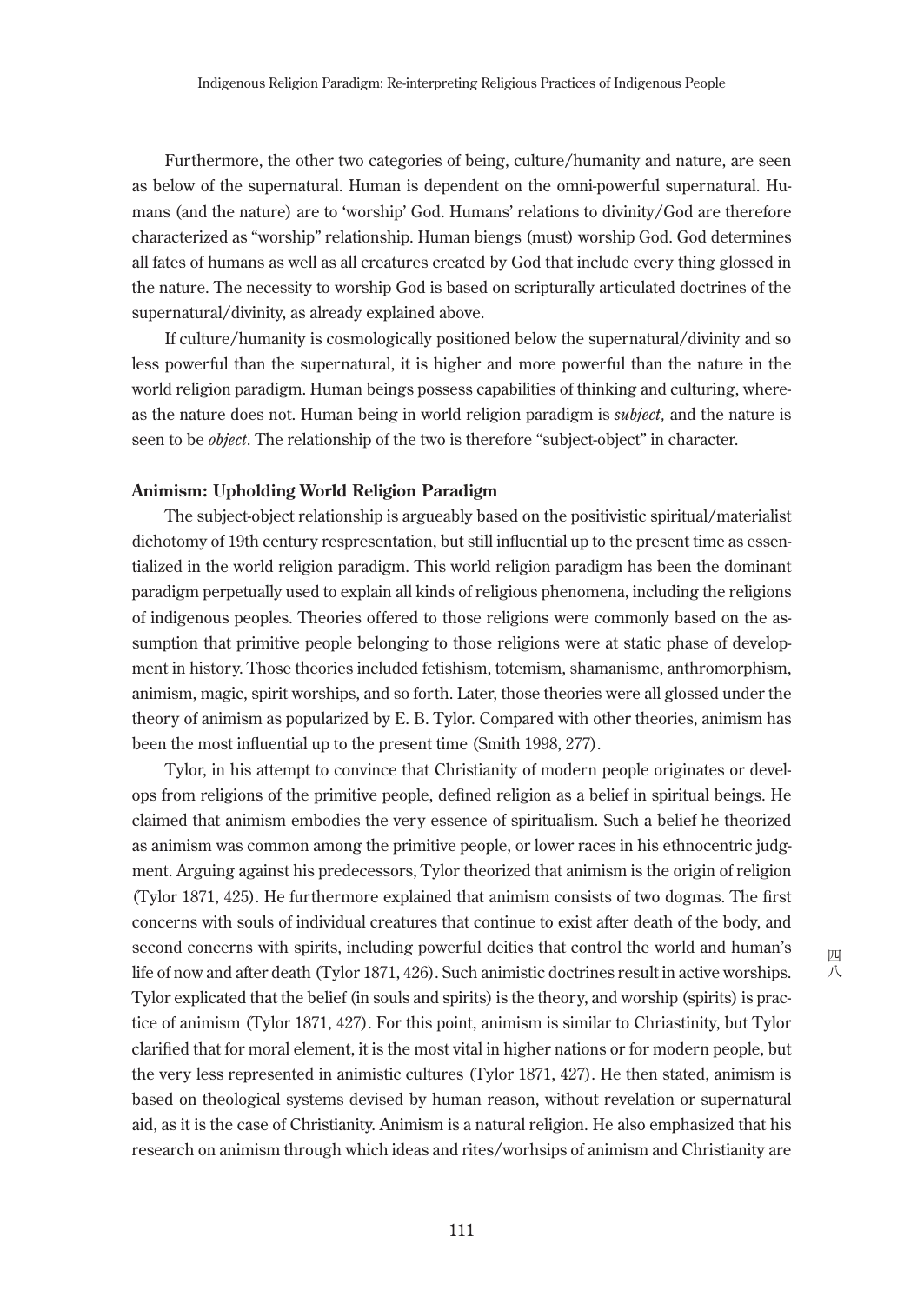shown similar is to compare between the religions of primitive and that of modern civilized nations (Tylor 1871, 427).

Tylor's animism has been the most influential theory for religions of indigenous poeple around the world. It has been used widespredly crossing the disciplines. It was effectively used both during colonial and post-colonial periods to justify projects of colonialization, developments and religionization. It was even more effectively used to justify forceful conversions to world religions (DeWeese 2010; de Montclos 2008; Aragon 2000; Keyes 1993; Kammerer 1990).

Since the publication of E. B. Tylor's book, *The Primitive Culture* (1871), indigenous religions have commonly been represented with the theory of animism and argued as remnant of modern spiritualism (Bird-David, 1999: 67-69). Followers of inidgenous religions are called animists. Tylor explained, animists, "the savage" or "the primitive" people thought about the world childishly and errounously because they understoood that a man has both body and soul or spirit. The soul is the force of life and animates the body. It continues to exist after the body died (Bird-David, 1999: 69). Animists viewed that all things, including the inanimate ones, were just like a man who had both body and soul/spirit. Behind all things such as trees, stones, mountains, rivers, and so forth are spirits that animate them. For Tylor who was influenced by evolutionism that yielded science the true knowledge, animism is a delusion, just like religion which evolved from animism (Bird-David, 1999: 69). Understanding the world as animated by spirits is wrong, according to Tylor. The non-human things do not have subjectivities. They are objects. Bird-David rightly argues that Tylor read and interpreted the indigenous peoples' views based on modernist spiritualist understanding, not based on the peoples' own perspectives (Bird-David, 1999: 69).

Tylor's account on animism, an influential theory of indigenous religions, as just described carries two underlying essentialisms. First is that indigenous religions are primitive and underdeveloped. Their existances are only remnant of survivals. Second is that animism upholds world religion paradigm.Tylor was under the influence of world religion paradigm in reading religions of indigenous people. He essentialized both the spiritual/supernatural element for religion, when arguing that spiritualism and religion are survivals of animism, and subject-object relationship for categories of beings of human and nature. Animism therefore is nothing but a representation of world religion, or to be more exact, it has been viewed under the lens of Chrisitainity, the prototype of religion in the West, and of Islam, the prototype of religion in Indonesia. So long as Tylor's animism is used, no justice for the study of indigenous religions.

The two essentialisms are the very reasons why representations of indigenous religions may not be valued with equal honor to other religions of those categorized as world religions. As already explained, it is abvious that Tylor employed world religion paradigm. In theorizing animism as the origin of religion, Tylor stated that the very basic belief of animism is the belief in spirits (spiritualism). Tylor emphasized the doctrine of the belief which is according to Smith (1964) the reification of religion, the noun, from religious, the adjective, after being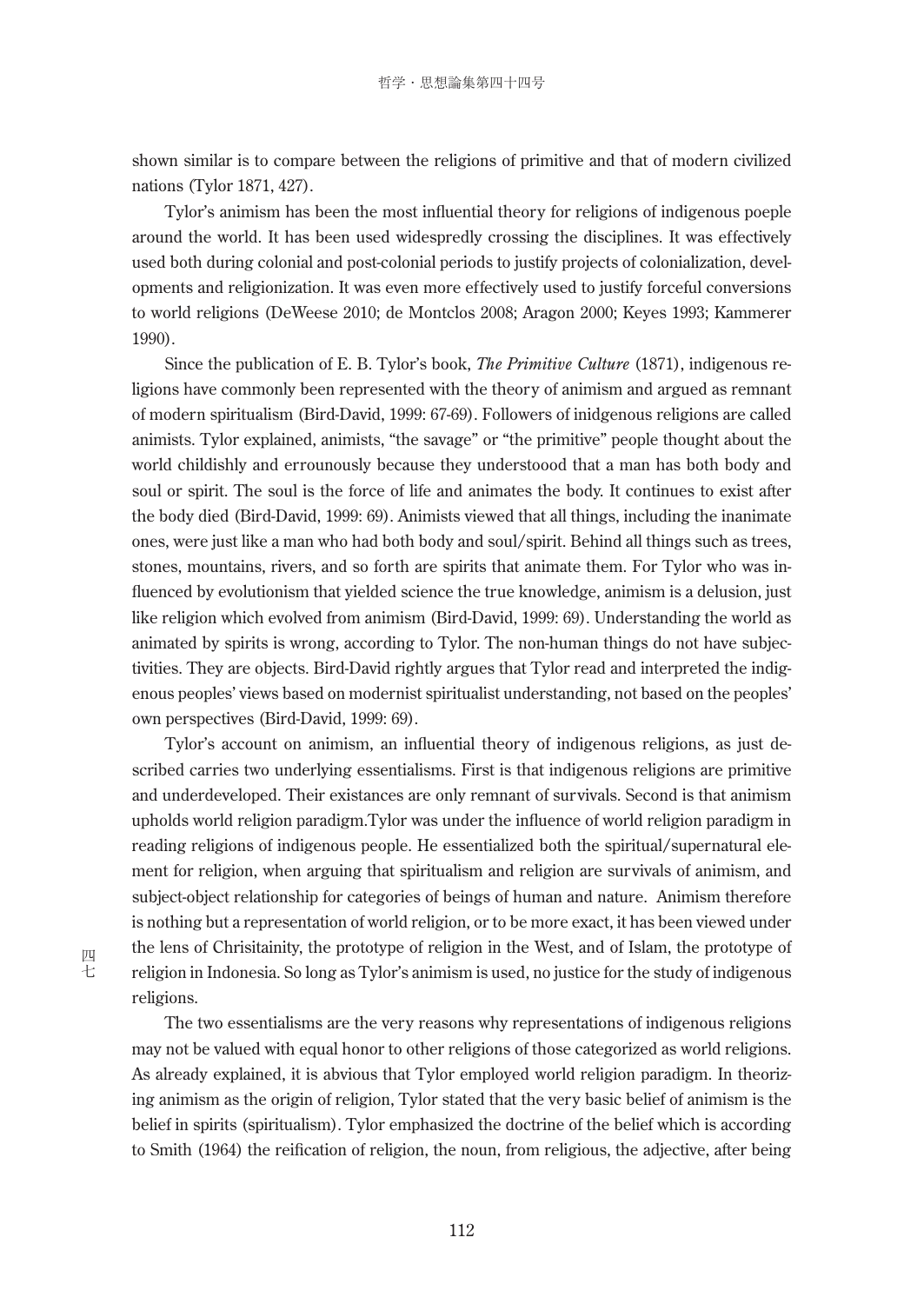appropriated with Christianity. Spiritualism was not the fundamental element of religion until it was appropriated and even made identical to Christianity. Spritialism as an essential element of religion has become stronger and even unquestionable after the invention of world religion (Masuzawa 2005; Cox 2007). Representing religions of indigenous people with animism, grounded with world religion paradigm, is therefore nothing but representing Christianity and world religions. Indigenous religions are seen under the lens of world religions.

Among the essential characteristics of religion emphasized by world religion paradigm is that religious practices are "worshipping" practices. When a human being **relates to** nonhuman (always claimed to be spirits), s/he **worships** them. Worship is a key term in world religion paradigm.

For (religious) practices of a forest visit, for example, people are claimed to come to worship the spirit of the forest, in Tylor's aminism theory. It is claimed that people believe that behind the forest is the spirit whom the people visit to worship. In animism, the forest is nature, an object that may not objectively "animate". To make it rational in animism perception, the forest must be animated by a spirit(s). Since spirits occupy the domain of the supranatural, people whose domain is culture come to visit and worship (culture-supranatural relation). The forest as occupying the domain of nature is nothing but a place of the spirit. It has a significance only because the spirit is in it, or if it has something for people to exploit or for humans' interests.

The work of animism is again the work of the world religion paradigm. The three domains: the supernatural, culture and nature are viewed in subject-object hierarchical relationship. Viewed so, religious practices of indigenous peoples may not be included in the category of "world religions". Constructed in animistic perspective, religious practices of indigenous peoples confuse the hierarchical cosmology: the supernatural is united with nature; the spirit is believed to dwell in forest or in inanimated things. Religions of indigenous peoples resemble some elements of Christianity and other world religions (belief in (existence of) spirits), but do not fulfill the basic principles, or more spesifically confuse the hierarchical cosmology.

# **Indigenous Religion Paradigm**

World religion paradigm, more specifically animism as decribed above must be revisited for their problematic representation of religious practices of indigenous peoples. It not only misleadingly distinguishes and excludes indigenous religions from world religions, but even "falsify" them as "religious". In many cases, religious practices of indigenous peoples are even designated to "cultural" in the sense of being "profane".

Despite of its cricitism, Tylor's animism, and ways it has been appropriated, has been too hegemonic to escape. Its hegemony is not only in academia, but extending to public discourse and even to state policies. It seems that animism is essentially pejorative, no matter how it is recuperated. New studies of animism have in fact revisited and recuperated Tylorian perspective and offered new understandings (Bird-David 1999; Harvey 2000; Harvey 2006; Ingold 2000; Ingold 2006 etc.). The new studies emphasize the characteristics of non-Western ways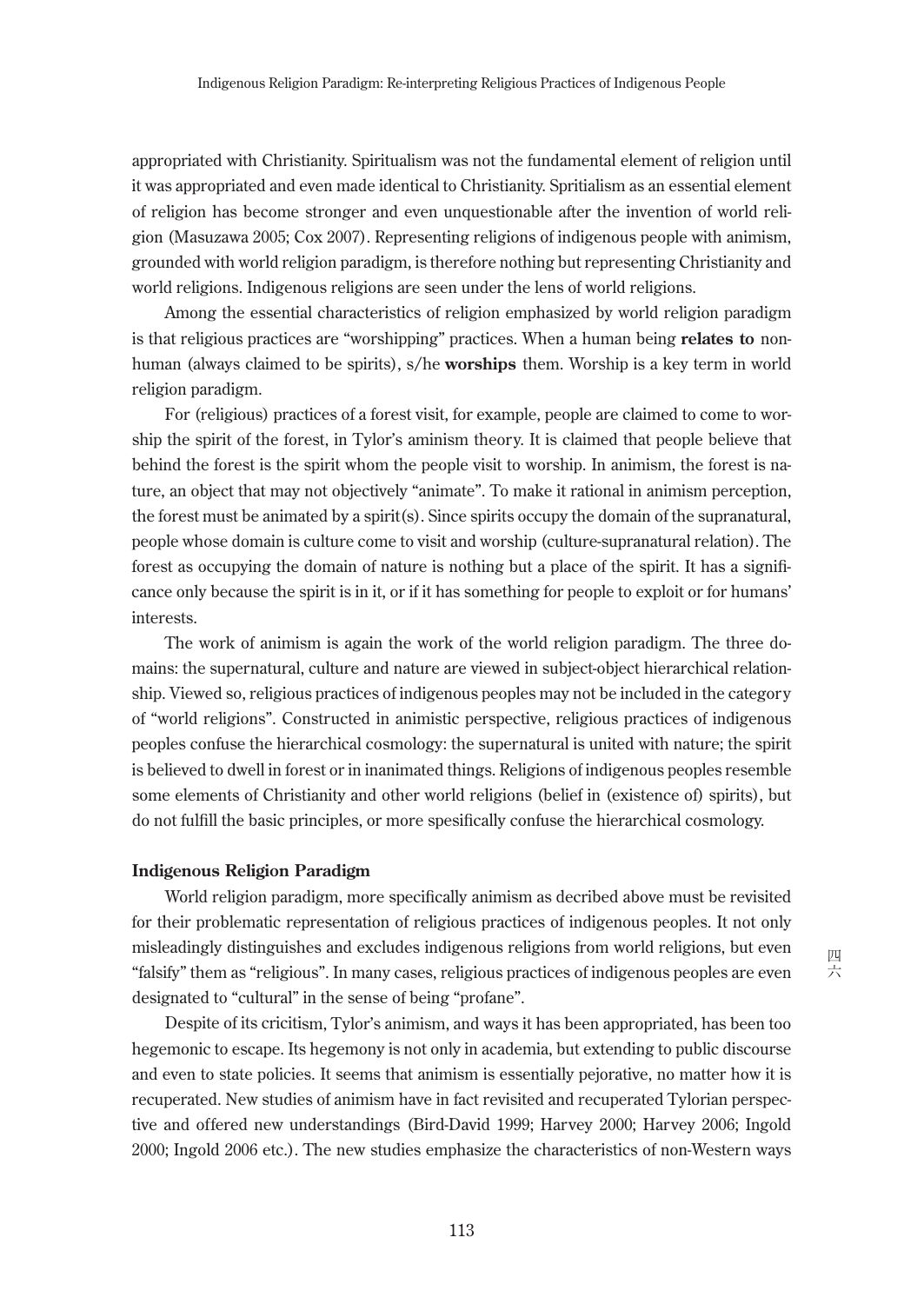of knowing and being. One way of showing the characteristics is that non-Western people perceive "personhood" as not limited, but extending beyond human beings. It is different from Western and modern people who understand that personhood is identical with human beings. New animism, the new studies, is a critique of dualist ontologies that posit absolute distinctions between subject (human beings) and object (natural things). Modernist dualism uphold the essentialist binaries between mind and body, person and thing, culture and nature (Wilkinson 2016, 291), whereas the new animism is characterized with relational ontologies (Castree 2003; Whatmore 2006; Watts 2013a/b; Maarif 2014).

Distinguished from world religion paradigm, indigenous religion paradigm explains that both the self and otherselves are *subject,*at least potentially*.* The self recognizes other selves through relationship. Other selves include human (the dead and the living) and non-human beings (the visible and the invisible). In this paradigm, the self knows and understands about otherselves who engage their subjectivities in relationship. The engagement of otherselves in relationship is reference of the self to know otherselves, their subjectivities. Since the engagement is contextual, subjectivity is theoretically relative, and not essential. Relationship is also contextual. The self should always be aware of any kind of relationship s/he engages because it would determine the function and position of all selves engaged. The cosmos in this paradigm is occupied by different subjects engaging in intersubjective relations, and it is therefore characterized as inter-subjective cosmology: the cosmos is occuppied by different subjects.

Indigenous religion paradigm is an alternative to world religion paradigm, or at least should be incorporated in examining religious practices of indigenous peoples. As already said, the paradigm characterizes religious practices of indigenous peoples as "subject-subject relations". The self (human person) perceives otherselves whom s/he relates as subject, or person using another term (Morrison 2000, Bird-David 1999). Those subjects or persons include both humans and non-human beings. The recognition of a bieng as person is through encounters and engagement in relationship, both in ritualistic and everyday experiences. Encounters may be through visions, dreams, and myths. Humans examine the encounters, observe significances, and then engage them in relationship. Those processes of encounters, examination, and observation would determine kinds of recognition about personhood/subjectivity of their interlucators: human and non-human beings, dead and living, visible and invisible, and kinds of engagement in relationship.

For example, a human person observes in her dream a being whom she later calls God. In her dream, the being is not yet recognized. From her first encounter in a dream, she observes that the being has potential significances for her well-being and then examines him/ her. Based on her examination, she learns that in order to materilize the potential significances of the being, certain kinds of exercises are required. Proper behaviours are necessary. She later finds out that the being is powerful, and even omni-powerful, and then called him God. The calling of God necessitates proper behaviours that benefit both the human and God. Or, if she observes what she later calls forest, she would act to the forest accordingly in ways that benefit both herself and the forest.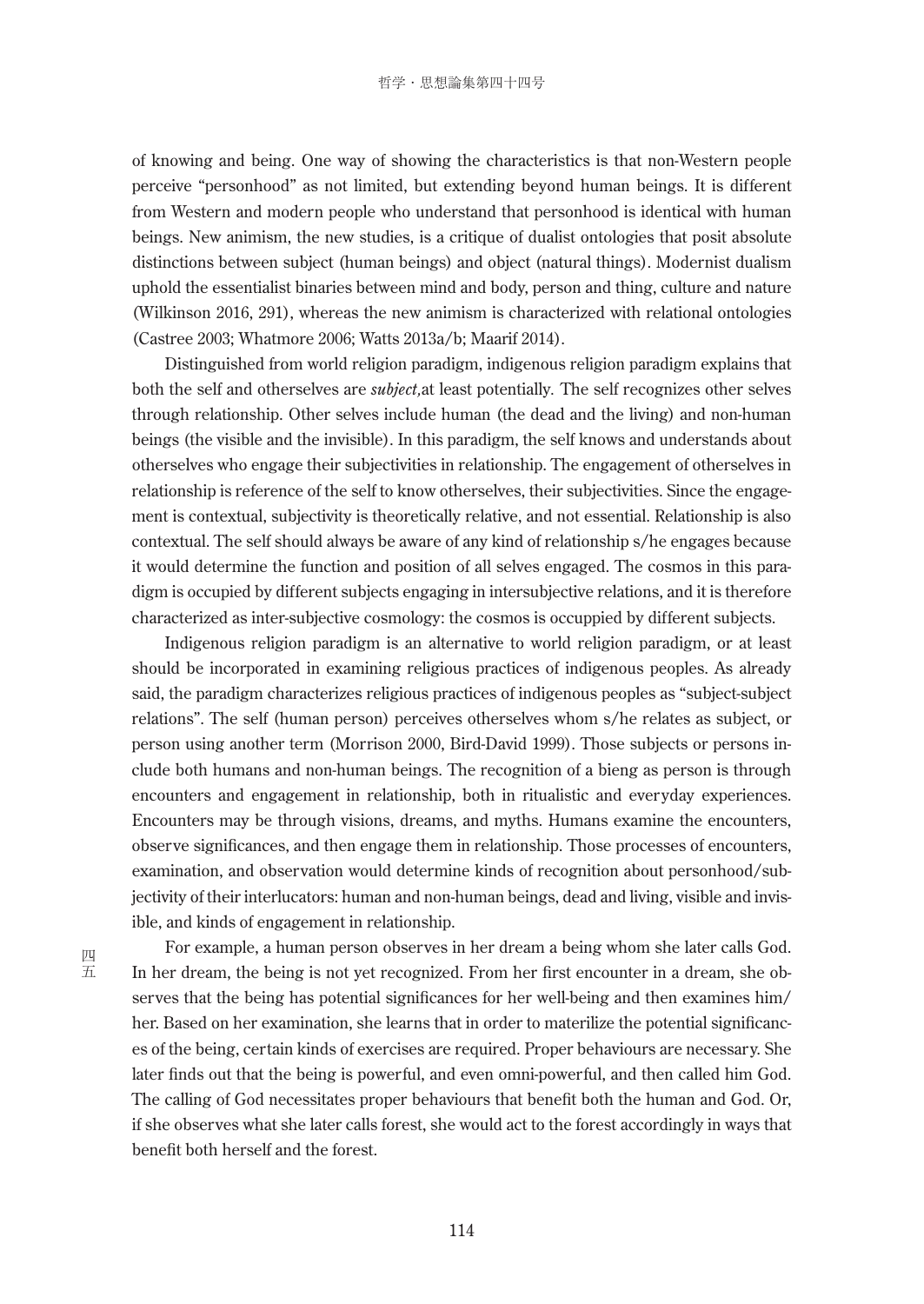If compared in world religion paradigm, cosmological domains in indigenous religion paradigm are dwelled by beings, consisting of human and non-human beings ("subject-subject"), and the kind of relationship between the self and otherselves is "inter-subjective". The three distinguished domains of world religion paradigm (the supernatural, culture, and nature) do not exist or do not work in indigenous religion paradigm. Since subject or person is not limited but extended beyond human beings, non-human beings may also do "culturing". They are potentially persons, like humans.

In terms of religiousity, "inter-subjective relationship" is the foundation. Being religious is being engaged in inter-subjective relations. As already explained, after a person recognizes the personhood of a being (human or non-human), s/he would commit to engage with the being as a person. Inter-subjective commitment carries "responsiblity, ethics and reciprocity.

Each person in intersubjective relation carries responsibilties which specify what a person should do, and that aims at guaranteing the well-being of all engaged in inter-subjective relatioship. Being responsible is required in intersubjective relation. Responsiblity implies that "what I do would affect me". If a responsibility is not carried properly, it would certainly affect the well-being of the self. Attitudes and behaviours therefore should always be adjusted to designated responsibilities that the self carries in the context of inter-subjective relationship. For this notion, spiritual view of religion is not relevant. Religious life is a matter of responsibility between human and other (subject, person) beings (Morrison 2000, 24).

In inter-subjective relationship, each person is also tied with ethics. Ethics in this context implies that "what I do would affect others". Attitudes and behaviours of the self should always be put in the relational context with other selves, and so the self would consider proper attitudes and behaviours that contribute to the well-being of other selves. The self would be coutious about her/his attitudes and behaviours that would damage the well-being of other selves, because in inter-subjective relationship the well-being of the self is determined by the well-being of other selves. If a person does good things, s/he would receive good things, too. Otherwise would work, too.

Another commitment of inter-subjective relationship is reciprocity, which implies "what I give is what I take, or what I take is what I give." The self may only obtain something if s/he offers something, and when she offers something she receives something --for good or bad, theoretically speaking--. The self may exist only through the existence of or in relationship with other selves. In inter-subjecitve relationship, the well-being of self is dependent on the well-being of other selves. The self thus must offer somethings that would contribute to the well-being other selves, because only by doing so the self would develop her/his well-being. Those three principles --responsibility, ethics, and reciprocity- of inter-subjective relationship are religious principles in indigenous religion paradgim. In otherwords, to be religious is to be responsible, ethical and reciprocal. Kinds of relationship that **ignore** those principles are irreligious. A person who is concerned with her/his own well-being only and ignores that of other selves is irrelegious. S/he is selfish and so irresponsible, unethical and irreciprocal.

Indigenous religion paradigm as just expalined is an arguably appropriate framework for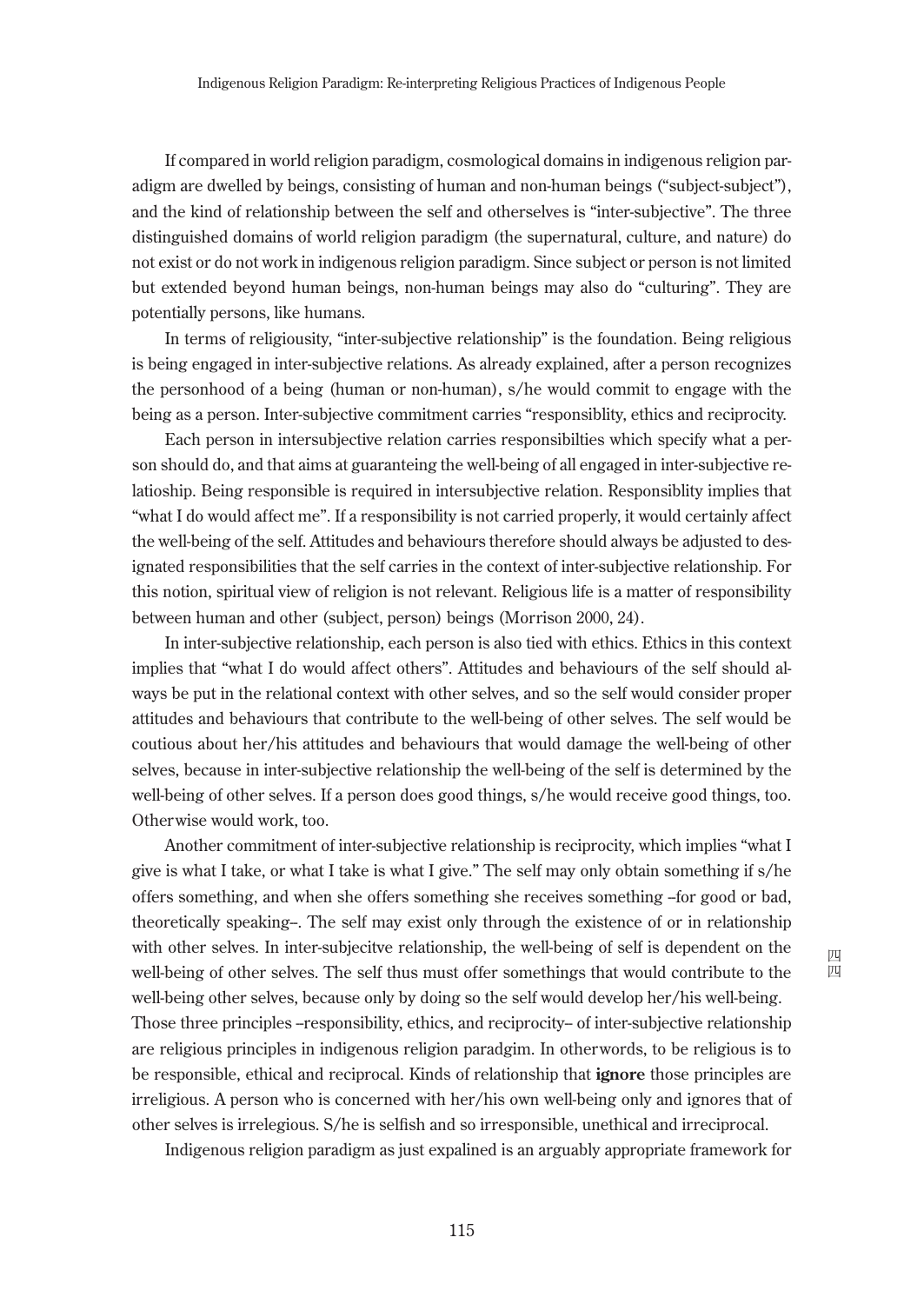religious practices of indigenous people in Indonesia. To conclude, the following is the elaboration of three cases of religious practices of indigenous people: the Ammatoans of Sulawesi, the Kendhengs of Central Java, and the Mollos of East Nusa Tenggara.

#### **Environmental Preservation as Religious Practices: an Indigenous Perspective**

The Ammatoans of Sulawesi divide their territory into two divisions: the inner and outer terrritory. The inner territory where their adat (customary) land lies is nothing expected but the traditional. New things are avoided in the inner territory. The state's programs like schools, clinics, electricity and so forth are welcomed, but all placed in the outer territory. Their children go to schools in the outer territory, they wear school uniform, but adjust to it. If the state school unifrom consists of white shirts and red shorts for elementary school, the Ammatoan students wear white shirts and black shorts. When they enter the inner territory, they wear the traditional -black- clothes, like everyone else. Outsiders who visit the community for whatever reasons, mostly for cultural tourism, are also required to wear black clothes when they enter in the inner territory.

Territorial division is part of their successfull strategy in preserving their adat forest. The Ammatoans divide their forest based on the territorial divisions. The forest of the inner territory is called *borong karama* (the "powerful" forest). Cutting a tree, digging the soil and hunting are not allowed in the forest (in the inner territory). The forest of the outer territory is called *borong luwara* (the forest of the outer), and divided into two. The first category may be cultivated, but in a limited amount. It requires strict conditions. If a member of the community, for example, needs trees to build a house, s/he may take them from the forest, but must have permision from the leader of the community, and, in addition to it, must replace the trees either before or after cutting them. The second is where the people cultivate the forest/land for their lifelihoods such as farming, gardening, and so forth. Of the three categories, the later belongs to individuals, and the first two are adat forest, belonging to the community.

The territorial and forest divisions are again among the Ammatoans's strategies to preserve their environment and any beings (land, forest, and so on) dwelling in it. If viewed through the paradigm of indigenous religion, the preservation strategies that include ritualistic and everday practices may be theorized as religious practices. For the Ammatoans, the divisions are based on their recognition of the territory: the land, the forest and all others in the territory. They recognize them through series of experiential examinations, and then understand those (non-human) beings' capasities and functions. Ammatoans could tell various stories as stated in their ancestors' messages (Pasang ri Kajang, the oral tradition) that demonstrate capasities and functions of those non-human beings by which human beings are (inter-)dependent. It is based on such an understanding, those beings (with their capacities and functions) constitute "subjectivity" or "personhood" for the Ammatoans. The land and the forest have demonstrated themselves to Ammatoans as persons who carry and share what human beings (the Ammatoans) need.

The Ammatoans' perception on environment is shared with the Mollos of Nusa Teng-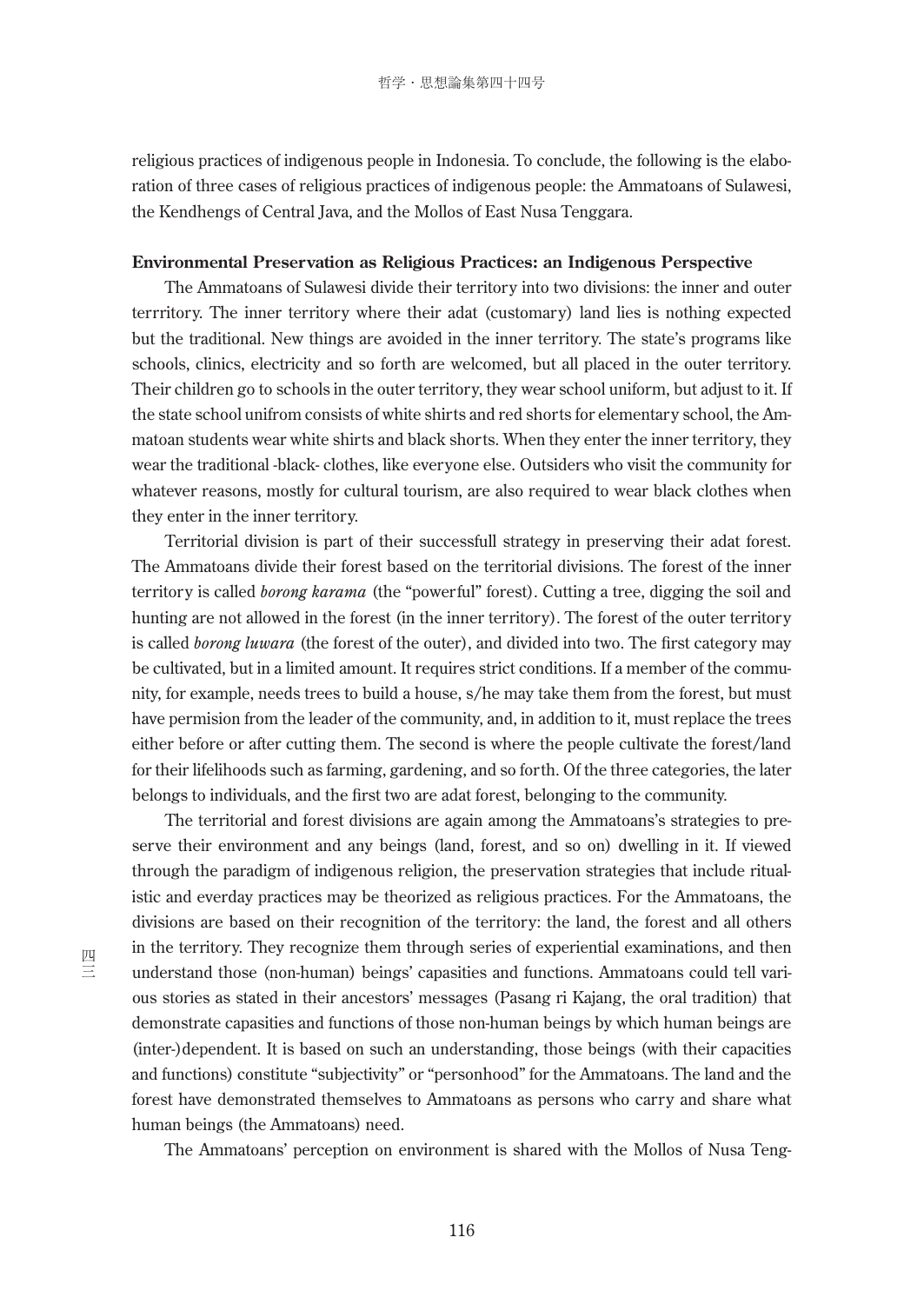gara Timur (NTT) and the Kendengs of Central Java. The Mollos have become popularly well known through their female public figure, Mama Aleta Baun, who led her people movement against marmer mining companies in their area. After tens of years, Mama Aleta Baun with her people succeded protecting their adat land from exploitation by mining companies that held legal permission from the local government. For years (1995-2012), she led peaceful movement by mobilizing her female fellows in performing traditional weaving and rituals on roads where tractors and exavators of mining companies had to use. She was threatened for assassination, had to run into forest for hiding, and was even injured. She had to go through those experiences and pay those expenses to protect her adat land. Her success was achieved when the mining companies finally decided to stop their activities in 2012.

Similar movement has been performed by the Kendengs of Central Java. Those people have also organized themselves to protect their land from a karst mining company, PT. Semen Indonesia. The issues of Kendengs have even attracted the public, both in national and international levels. Unlike the Mollos, the Kendengs have to continue their struggles because although they have won their case in the court, the cement company continues operating with the guarantee of the government.

Both Mollos and Kendengs committed to struggle to protect their lands against mining companies based on arguments that they carry responsibilities. For them, it was their turn to protect the lands due to the fact that the lands have not only protected them, but also gived them life. They both even perceived the lands as inseparable from themselves. The only way to understand themselves as human beings is by looking at themselves inseparably related to the lands. Their identity formulations include the lands.

The Mollos for example constructed their clan identities (*marga*) by referring to stones of mountains. They often declared that if those mountains are mined, the stones are destroyed, their well-beings would be destroyed, and consequently their identities -the senses of being Mollo human, would be lost. That is also the case for the Kendengs. Kendeng itself refers to the name of a mountain. They identify themselves in relation to the mountain. If the mountain is mined, their identity is destroyed. "They would lose their identity," they said (Personal interviews, August 15th, 2015).

Based on such views, they both apply the same kindship terms to those non-human persons. The lands are their *mothers who* have given them (sources of) life. A mother of Kendengs once said, "the water coming from the mountain is offered to us by the land. We drink it the way a mother brestfeeds her baby. A baby is dependent on a mother just like we, humans, are dependent on the land. We may not have life without water" (personal interview, December 12th, 2016). She illustrated how the land plays roles of a mother. The land has many things and shares them with humans. She, the mother land, takes cares of humans just like a responsible mother does to her baby, in her understanding. For her, we humans should therefore carry responsibilities in response to the mother land. If the mother land gives us water, we humans must protect the streams from which she offers water. Similar passages were shared by Mama Aleta Baun of the Mollos. She explained, "the stones are the bones and the water is the blood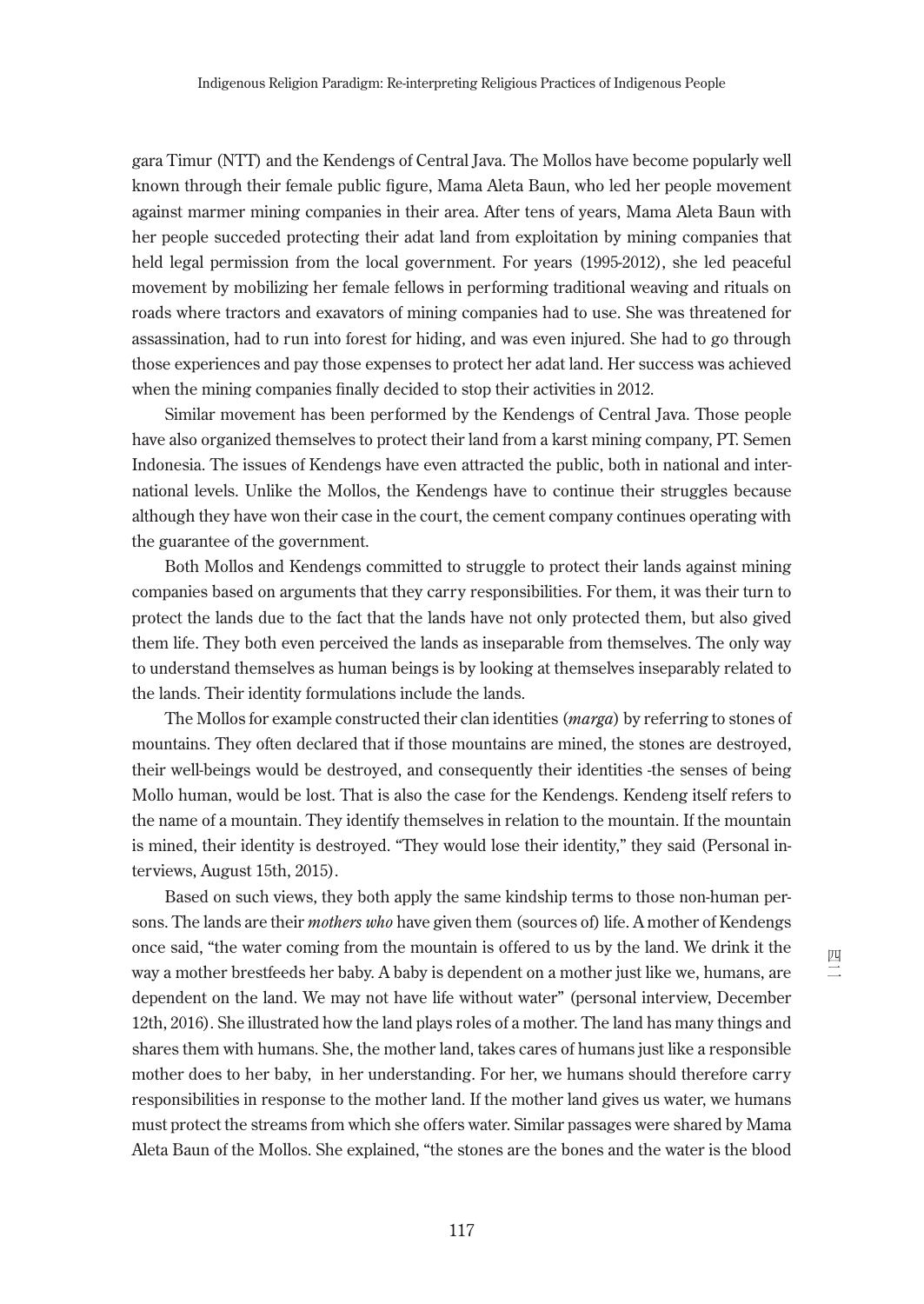of the mother land, from which our human bodies are built up. We are born from the mother land" (personal interview, December 12th, 2016).

The way both the Mollos and the Kendengs have formulated and reproduced their identities reflects their perceptions on the existences of non-human beings. The lands and mountains are non-human *persons* with *whom* they have lived and share with in their environments. Like the Ammatoans, they both see themselves as inseparably related to and dependent on the non-human persons, categorized as "nature" in western cosmology or in the world religion paradigm. The three communities percieve all substances of human beings are shared with non-human beings. Among them even understand and explain that their mussles is the soil, their blood is the water, and breath is the air. We, the humans and land, forest, rivers, and so forth, are in unity. For them, protecting the human body is protecting their environment.

Responses of the three communities against attempts of exploiting (or destroying) lands are religious practices, according to indigenous religion paradigm. As explained in the previous section, the foundations of inter-subjective relations as the basis of religiosity in indigenous religion paradigm are responsible, ethical and reciprocal. For members of the three communities, the lands have done their parts of providing life and the well-being of humans. They, therefore, are responsible to guarantee and protect the well-being of lands from any attempts of damaging them. It is at the same time ethically imperative for them to engage in preserving and protecting lands, because otherwise lands would be destroyed. They cannot even just be silent, because their silences would negatively affect the existence of lands. As being part of inter-subjective relations, human beings, according those community members, must guarantee reciprocal exchanges, another religious principle of indigenous religion paradigm, between human and non-human beings. To receive what humans need from lands (source of life), they need to give what lands need (protection from destruction).

Such religious perceptions are the foundaitons of their arguments grounding their movement against mining companies in their respective areas. The perceptions strongly motivated them to mobilize themselves against any attempts of exploiting and destroying their adat lands. As already said, the Mollos accuppied the roads with traditional weaving and rituals. Whereas the Kendengs walked by their feet in long march, around 200 kilometers from their villages to the office of Governor of Central Java as a way of demonstrating their religious principles of responsibility, ethics and reciprocity principles to protect their adat land. They came to show their protest to the governor who guarateed permission to the Indonesian Cement Company to explore the Kendeng mountain for cement production. They even came to cement their feet in front of the Presidential Palace in Jakarta for the same reason.

## **Conclusion**

This article has shown that world religion paradigm has been dominantly used in the study of religion, and the reason why the category religion and *agama* has transformed to a strict and limited meaning. It strictly includes some, and excludes many. Even though the Indonesian state has recognized the existence and guaranteed the rights of indigenous reli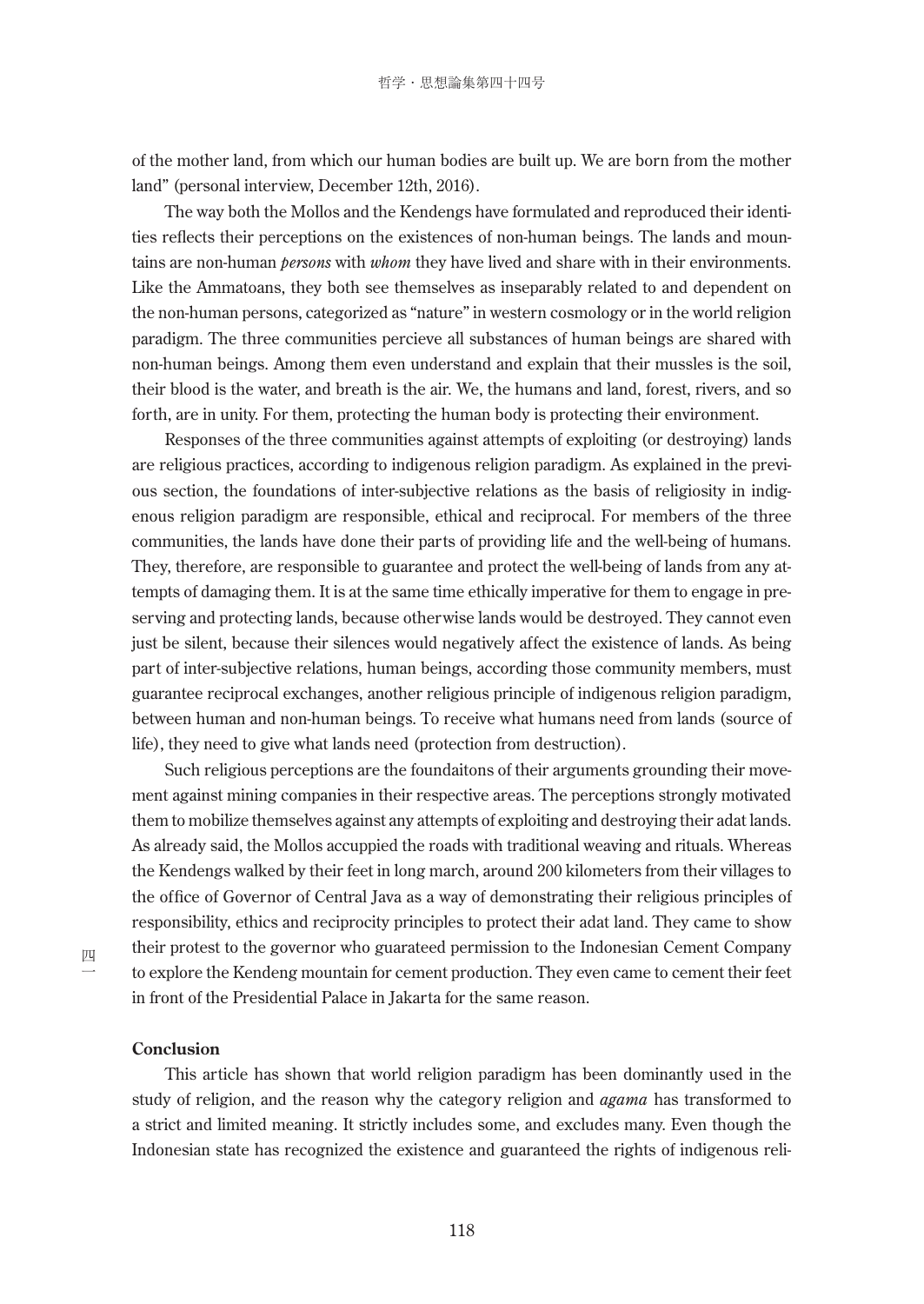gion followers, the dominant discourse still problematizes the status of indigenous religions as being religious. For that reason, this article insists revisiting world religion paradigm and animism that uphold world religion paradigm. It demonstrates both as ethnocentric. World religion paradigm, which is based on a dominant perspective (Christianity in the West and Islam in Indonesia), is claimed to be, applied universally, and has become hegemonic. In turn, indigenous people whose religions are studied have had to adjust and learn to articulate their religiosities, including labelling practices of forest visits, harvest rituals, and others actually religious in their perspective as cultural, customary, or traditional, and not religious.

Indigneous religion paradigm as an alternative to world religion paradigm becomes specifically significant in order to account those practices as religious. In world religion paradigm, religiosity is in the relationship between human (culture) and gods/God (the supernatural). It is the worship (human to God) relationship. Relationship between human (culture) and beings of nature may also constitute religious only if it is in the context of worship relationship: human beings protect (or exploit) the nature for human interests as commended by God (the supernatural). In that context, human beings are active, they are the subject, and the nature is passive, because it is the object. Such an order of subject-object relationship is characteristically hierarchical cosmology (the supranatural, culture, and nature), emphasized in world religion paradigm. If for instance a forest visit is interpreted based on this paradigm, the interpretation would be that human beings come to the forest to worship, not the forest because it is an object, but a spirit occupying the forest. That is the interpretation of Tylorian animism, upholding world religion paradigm.

In contrast, indigenous religion paradigm characterizes the cosmos as occupied by different persons or subjects. Personhood/subjectivity is not limited, but extends beyond human beings. Learning from their experiences, human beings (indigenous people) recognize and understand that in addition to them, there are other beings (non-human such as forest, land, mountain, and so forth) who contribute to the environment they live in, including to their own life and well-being. Those contributions constitute the personhood of those other non-human beings. Human beings are even percieved to be dependent on those other beings, the way other beings are so on human beings. Human and non-human beings are inter-dependent. With such a perception, the Ammatoans, the Kendengs and the Mollos exercise and establish intersubjective/personal relationship with the forest, the mountain, the land, the environment with religious principles of being responsible, ethical and reciprocal. Based on those religious principles, they protect and preserve those non-human beings because those non-human beings have also done the same thing to them, to their lives. If this perspective (indigenous religion paradigm) is used to interpret a forest visit, the interpretation would be that human beings come to the forest to religiously recontextualize their inter-subjective/personal relationship. They do so to renew their commitment (responsible, ethical, and reciprocal) of mutual protection and preservation. In short, environmental preservation, in indigenous religion paradigm, is a religious practice, and should be accounted so in the study of religion.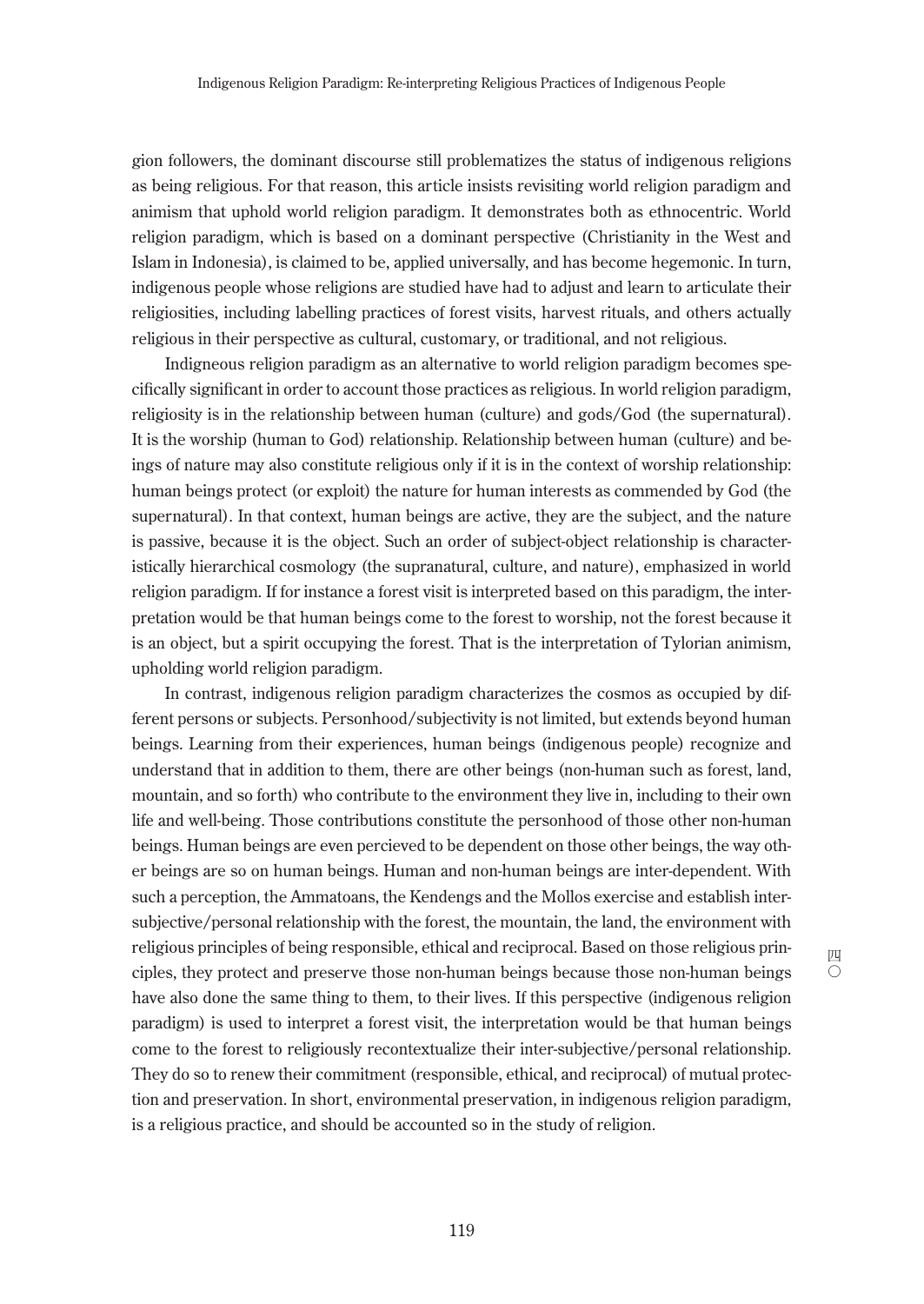#### **References:**

- Aragon, L. V. (2000). *Fields of the Lord: Animism, Christian Minorities, and State Development in Indonesia*. Honolulu: University of Hawaii Press.
- Assmann (2003). *Die mosaische Unterscheidung oder der Preis des Monotheismus*. München: Carl Hanser Verlag.
- Bell, C. (2006). Paradigms behind (And before) the Modern Concept of Religion. *History and Theory, 45*(4): 27-46.
- Bird-David, N. (1999)."Animism" Revisited: Personhood, Environment, and Relational Epistemology. *Current anthropology*, *40*(S1), S67-S91.
- Castree, Noel. 2003. "Environmental Issues: Relational Ontologies and Hybrid Politics," *Progress in Human Geography: An International Review of Geographical Work in the Social Sciences and Humanities 27*(2): 203-11.
- Cotter, C. R., & Robertson, D. G. (2016). *After World Religions: Reconstructing Religious Studies*: London & New York: Routledge.
- Cox, J. (2007). *From Primitive to Indigenous: the Academic Study of Indigenous Religions*. Hampshire: Ashgate Publishing, Ltd.
- De Miramon, C. (2016). Customary Law, Legal Consciousness and Local Agency. From Sumatra to Beauvais circa 1100 and back. *Rechtsgeschichte-Legal History. Journal of the Max Planck Institute for European Legal History, 2016*(24): 266 - 275.
- de Montclos, M. A. P. (2008). Conversion to Islam and Modernity in Nigeria: a View from the Underworld. *Africa Today 54*(4): 71-87.
- DeWeese, D. (2010). *Islamization and Native Religion in the Golden Horde: Baba TŸkles and Conversion to Islam in Historical and Epic Tradition*. Penn State Press.
- Dobbin, C. (2016). *Islamic Revivalism in a Changing Peasant Economy: Central Sumatra, 1784-1847*: London & New York: Routledge.
- Eliade, M. (1968). *The Sacred and the Profane: The Nature of Religion* (W. R. Trask, Trans.). New York: Harcourt, Brace & World, Inc.
- Fitzgerald, T. (2003). *The ideology of Religious Studies*. Oxford: Oxford University Press.
- Geaves, R. (2005). The Dangers of Essentialism: South Asian Communities in Britain and the "World Religions" Approach to the Study of Religions. *Contemporary South Asia, 14*(1): 75-90.
- Hallowell, A. Irving, (1960) "Ojibwa Ontology, Behavior, and World View", in *Teaching from the American Earth: Indian Religion and Philosophy*, ed. by T.B. Tedlock. Pp. 17-49. New York: Liveright.
- Harvey, G. (2006). *Animism: Respecting the Living World*. New York: Columbia University Press.
- Harvey, G. (Ed.). (2000). *Indigenous Religions: a Companion*. New York: Cassell.
- Ingold, T. (2000). *The Perception of the Environment: Essays on Livelihood, Dwelling and Skill*. London & New York: Routledge.
	- Ingold, Tim. 2006. "Rethinking the Animate, Re-Animating Thought," *Ethnos 71*(1): 9-20.
	- Kammerer, C. A. (1990). Customs and Christian Conversion among Akha Highlanders of Burma and Thailand. *American Ethnologist 17*(2): 277-291.
	- Keyes, C. F. (1993). "Why the Thai are not Christians: Buddhist and Christian conversion in Thailand", In *Conversion to Christianity: Historical and Anthropological Perspectives on a Great Transformation*, ed. by R. W. Hefner. Pp. 259-284. Berkeley: Unversity of California Press.
	- Kruyt, A. C. (1906). *Het Animisme in den Indischen Archipel (Animism in the Indies Archipelago)*. 's-